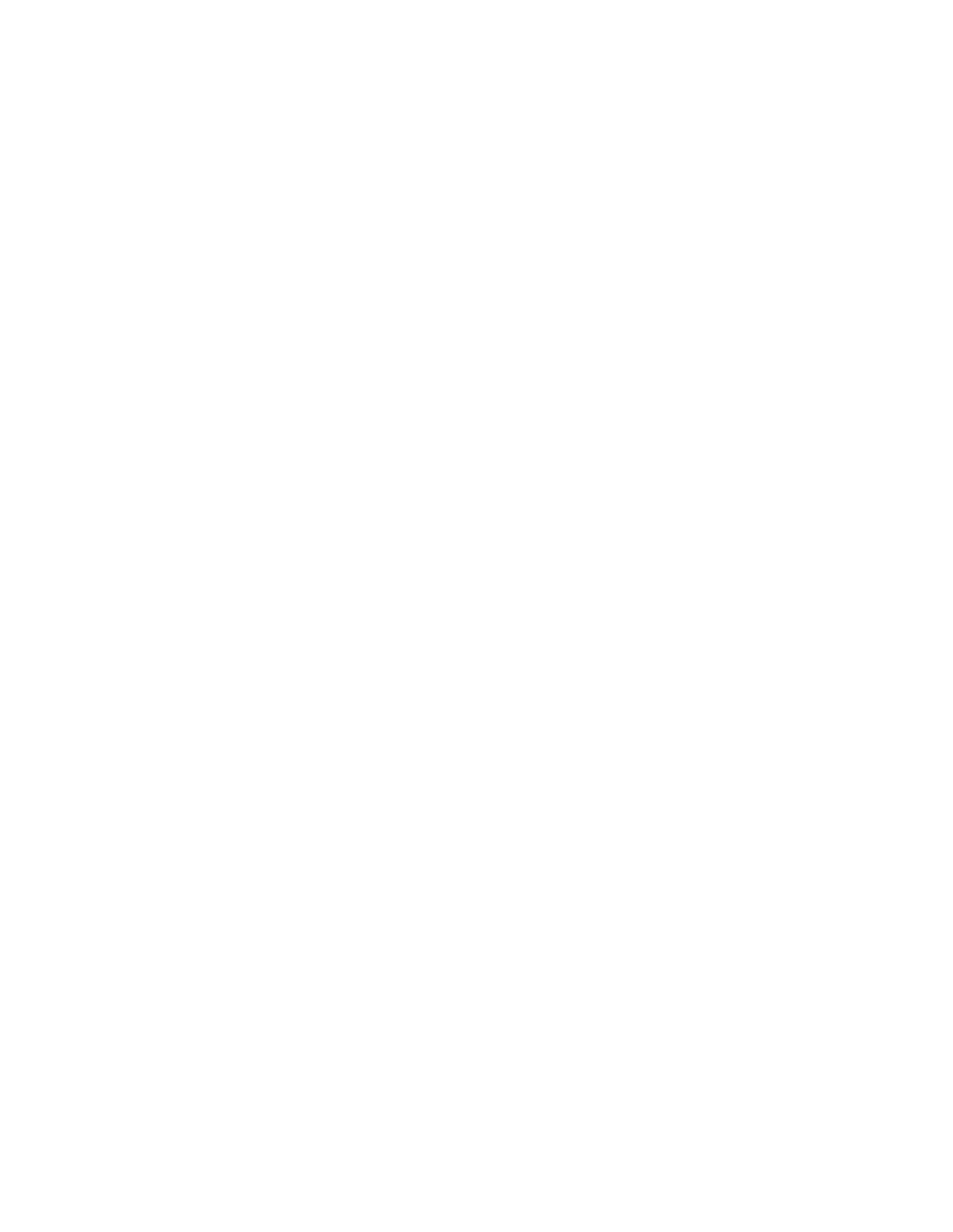# **CONTENTS**

| The Authorised Corporate Director and Investment Manager, Your Investments, Risk Profile, |    |
|-------------------------------------------------------------------------------------------|----|
|                                                                                           |    |
| Authorised Status, Structure of the Company, Investment Objective and Policy              | 2  |
|                                                                                           |    |
|                                                                                           |    |
| Statement of the Authorised Corporate Director's Responsibilities, Director's Statement   | 6  |
| Statement of Depositary's Responsibilities, Depositary's Report to the Shareholders of    |    |
|                                                                                           |    |
| Report of the Independent Auditor to the Shareholders of Ocean Investment Funds           | 8  |
|                                                                                           | 12 |
|                                                                                           | 16 |
|                                                                                           | 18 |
| Statement of Total Return, Statement of Change in Net Assets Attributable to Shareholders | 20 |
|                                                                                           | 21 |
|                                                                                           | 22 |
|                                                                                           | 36 |
|                                                                                           | 37 |

*Note: The Authorised Corporate Director's Report consists of 'Authorised Status', 'Structure of the Company' and 'Investment Objective and Policy' on page 2, 'Investment Review' as provided by the Investment Manager, on pages 12 to 15 and 'Directory' on page 37.*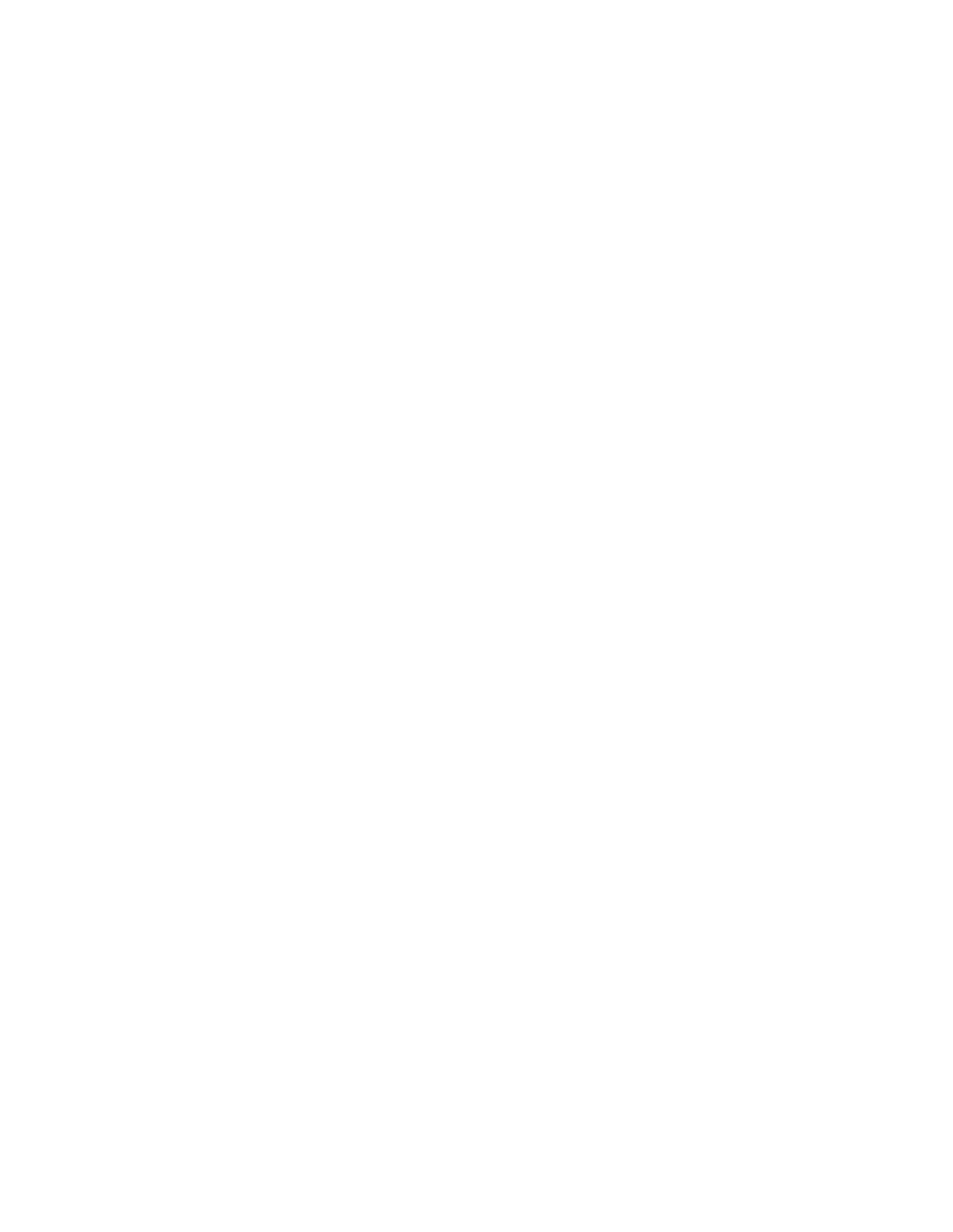# **THE AUTHORISED CORPORATE DIRECTOR AND INVESTMENT MANAGER**

The Authorised Corporate Director (the 'ACD') of Ocean Investment Funds (the 'Company') is T. Bailey Fund Services Limited ('TBFS'). Fiske Plc is the Investment Manager (the 'Investment Manager') of the Company.

Fiske Plc and T. Bailey Fund Services Limited are authorised and regulated by the Financial Conduct Authority. Further information about Fiske Plc can be found at www.fiskeplc.com.

# **YOUR INVESTMENTS**

You can buy or sell shares in the Company through your Financial Advisor. Alternatively, you can telephone the dealing line, 0115 988 8288, during normal office hours. Application forms can be requested in writing from the ACD or by calling the Client Services Team on the dealing line. They can also be downloaded from www.tbaileyfs.co.uk/funds/ocean-investment-funds.

The Company is eligible for ISA investments/transfers and the shares are available as part of a regular savers scheme.

Prices are published each normal business day on www.tbaileyfs.co.uk/funds/ocean-investmentfunds.

#### **RISK PROFILE**

The value of investments may go down as well as up in response to general market conditions and the performance of the assets held. Investors may not get back the money which they invested.

There is no guarantee that the Fund will meet its stated objectives.

The movements of exchange rates may lead to further changes in the value of investments and the income from them.

There is a risk that any company providing services such as the safe keeping of assets or acting as counterparty to derivatives may become insolvent, which may cause losses to the Fund.

# **SYNTHETIC RISK AND REWARD INDICATOR**

The Synthetic Risk and Reward Indicator demonstrates in a standard format where the Fund ranks in terms of its potential risk and reward. It is based on historical performance data, may change over time and may not be a reliable indication of the future risk profile of the Fund. The indicator uses a scale of 1 to 7. The higher the rank the greater the potential reward but the greater the risk of losing money. The lowest category does not mean a fund is a risk-free investment.

The Fund is in risk category 5 because it invests in shares.

#### **OTHER INFORMATION**

Full details of Ocean Investment Funds are set out in the Prospectus which provides extensive information about the Fund including risks and expenses. A copy of the Prospectus is available on request from the ACD or can be downloaded from www.tbaileyfs.co.uk/funds/ocean-investmentfunds.

The Key Investor Information document and Supplementary Information document are also available from www.tbaileyfs.co.uk/funds/ocean-investment-funds.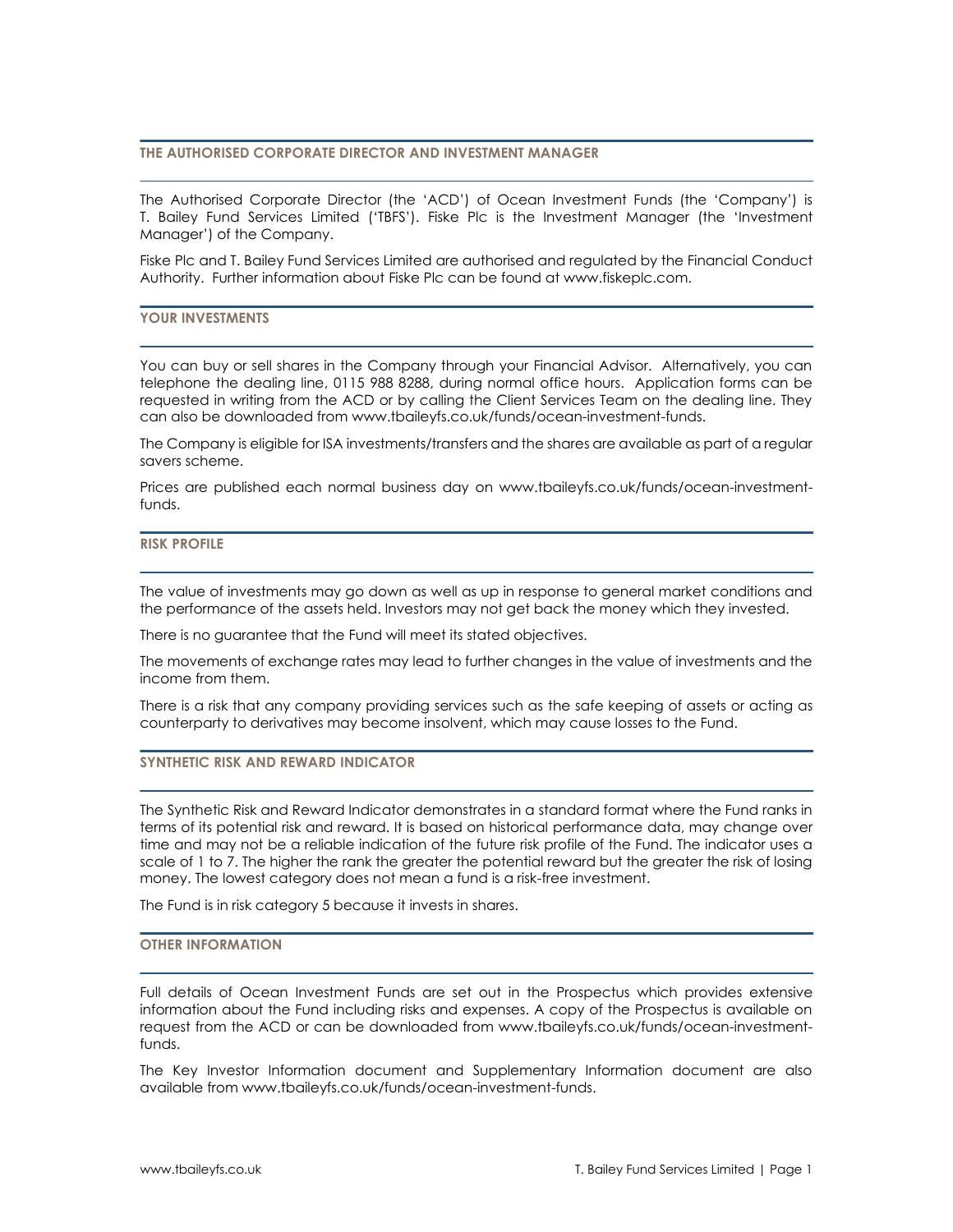# **AUTHORISED STATUS**

Ocean Investment Funds is an investment company with variable capital incorporated in Great Britain, and having its head office in England, under registered number IC001109 and authorised and regulated by the Financial Conduct Authority ('FCA') with effect from 6 April 2018.

# **STRUCTURE OF THE COMPANY**

The Company is a UCITS scheme.

The Company is structured as an umbrella so that the Scheme Property of the Company may be divided among one or more sub-funds. The assets of each sub-fund will generally be treated as separate from those of every other sub-fund and will be invested in accordance with the investment objective and investment policy applicable to that sub-fund. New sub-funds may be established from time to time by the ACD with the approval of the FCA and the agreement of the Depositary. If a new sub-fund is introduced, a new Prospectus will be prepared to set out the required information in relation to that sub-fund.

The Company is compliant with the Protected Cell Regime for OEICs. Under the Protected Cell Regime, each sub-fund represents a segregated portfolio of assets and accordingly the assets of a sub-fund belong exclusively to that sub-fund and shall not be used or made available to discharge (directly or indirectly) the liabilities of, or claims against, any other person or body including any other sub-fund and shall not be available for any such purpose.

As at the year end, there was one sub-fund in existence: Ocean UK Equity Fund (the 'Fund').

The base currency of the Company is Pound Sterling.

Shareholders are not liable for the debts of the Company. Shareholders are not liable to make any further payment to the Company after they have paid the price on purchase of the shares.

The ACD is the sole director of the Company.

# **INVESTMENT OBJECTIVE AND POLICY**

The investment objective of the Fund is to achieve capital and income growth, and to provide a return (after fees, charges and other expenses payable out of the Fund) in excess of that of the Cboe UK All Companies Total Return Index over the long-term.

The Fund will invest predominantly in the equity securities of companies domiciled, incorporated or which conduct a significant part of their business in the United Kingdom. The Fund will also invest (up to a maximum of 20%) in the equity securities of companies listed outside of the United Kingdom.

The Investment Manager aims to invest in a portfolio of high-quality companies offering strong and sustainable cash-flows (to deliver both capital growth and income growth for the Fund). Quantitative and qualitative analysis will be undertaken to identify equity securities in companies that offer a combination of high margins and high returns on equity.

The Fund may also invest in fixed income securities, collective investment schemes (up to 10%), deposits and cash (or near cash). The collective investment schemes in which the Fund may invest may include those managed or operated by the ACD.

The Fund may utilise derivatives for the purpose of efficient portfolio management from time-to-time.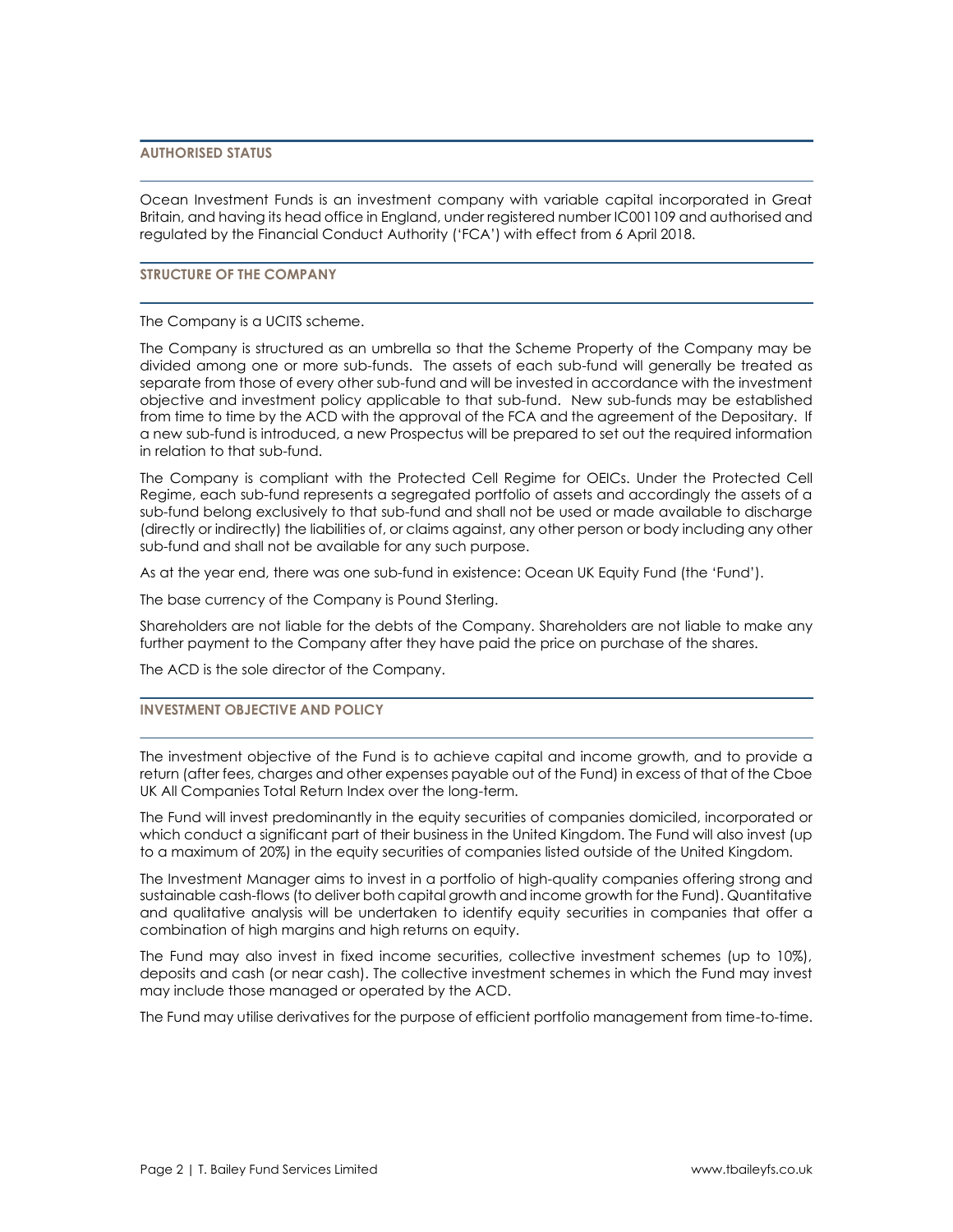# **ONGOING CHARGES FIGURE**

The Ongoing Charges Figure ('OCF') provides investors with a clearer picture of the total annual costs in running a collective investment scheme. The OCF consists principally of the annual management charge, but also includes the costs for other services paid such as registration, administration, depositary, custody, audit and FCA fees.

The OCFs, as calculated in accordance with ESMA guidelines, are disclosed as 'Operating charges (p.a.)' in the Summary of Fund Performances tables on pages 18 and 19.

**FUND BENCHMARKS**

The Fund is managed to outperform the Cboe UK All Companies Index over the long-term. The Cboe UK All Companies Index has been chosen as a Target Benchmark as it is a broadly based UK index which includes a broad range of companies across all market capitalisations which is consistent with the stock selection process. Please note the Fund is not constrained by or managed to the Cboe UK All Companies Index.

The Cboe UK All Companies Index is a Target Benchmark of the Fund.

Shareholders may wish to compare the Fund's performance against other funds within the Investment Association (IA) UK All Companies Sector as that will give investors an indication of how the Fund is performing compared with others investing in a similar but not identical investment universe. As the IA UK All Companies Sector aligns with the Fund's asset allocation, it is considered that this is an appropriate comparator.

The IA UK All Companies Sector is a Comparator Benchmark of the Fund.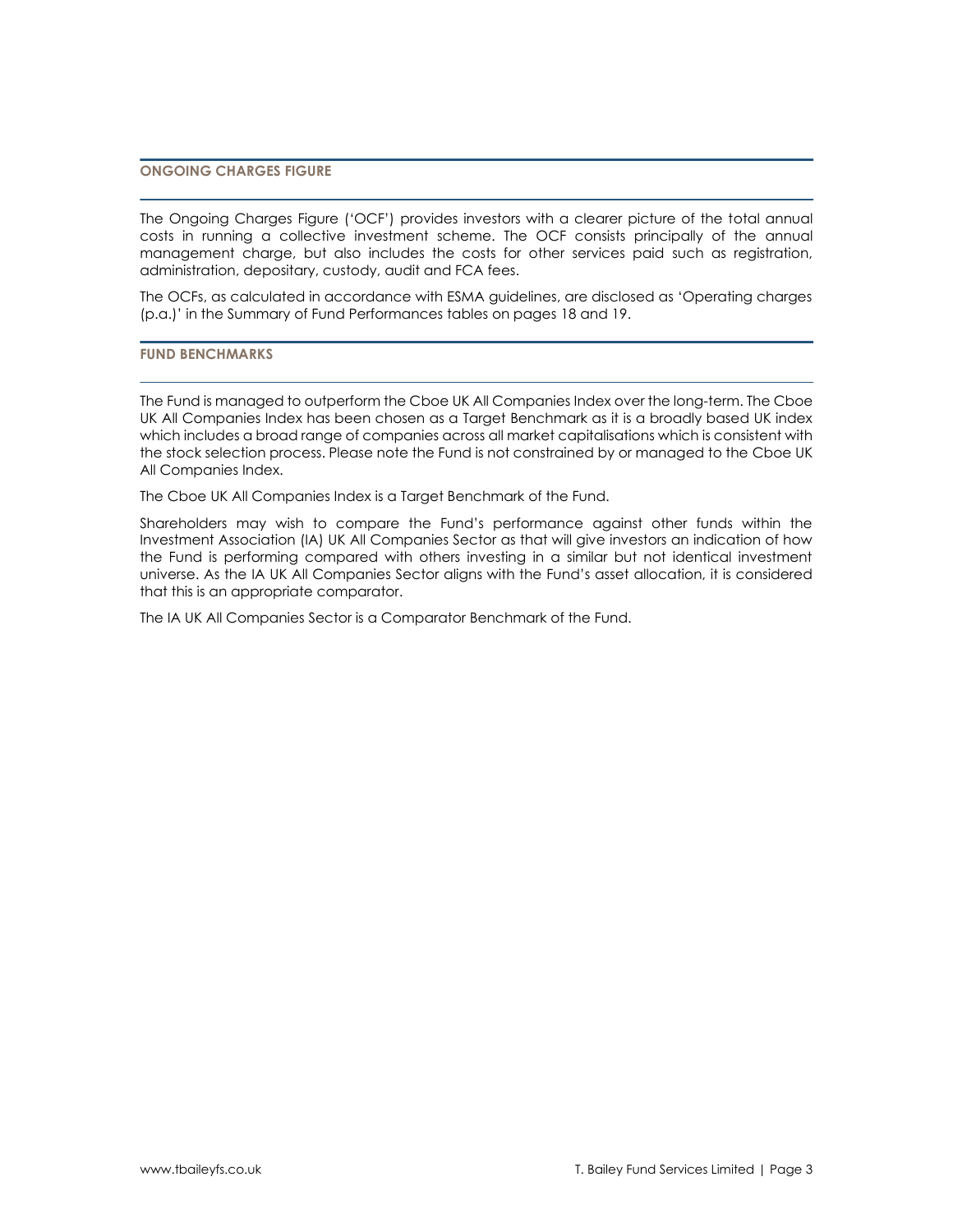# **REMUNERATION POLICY OF THE AUTHORISED CORPORATE DIRECTOR**

#### **Introduction and Scope**

TBFS has policies and practices for those staff whose professional activities have a material impact on the risk profile of the combined activities. TBFS is a UCITS firm and is therefore subject to the UCITS Remuneration Code.

The Remuneration Policy of the Authorised Corporate Director:

- Is consistent with and promotes sound and effective risk management;
- Does not encourage risk taking that exceeds the level of tolerated risk of the firm;
- Encourages behaviour that delivers results which are aligned to the interests of TBFS's clients and the UCITS funds it manages;
- Aligns the interests of Code Staff with the long-term interests of TBFS's clients and the UCITS funds it manages;
- Recognises that remuneration should be competitive and reflect both financial and personal performance. Accordingly, Remuneration for Code Staff is made up of fixed pay (salary and benefits, including pension) and variable (performance-related) pay; and
- Recognises that fixed and variable components should be appropriately balanced and that the variable component should be flexible enough so that in some circumstances no variable component may be paid at all. Variable pay is made up of short-term awards typically based on short-term financial and strategic measures for the area of the business in which the member of Code Staff works.

In accordance with BIPRU 11.5.18R the following disclosures are made:

# **Decision making process for determining remuneration policy, link between pay and performance**

There is no remuneration committee. Remuneration is set within the context of a 5-year plan which ensures any threats to capital adequacy, liquidity and solvency caused by excessive remuneration would be identified. The bonus and commission arrangements including the staff bonus pool are set annually as part of the annual operating plan and any changes to the pool require approval by the CEO of TBFS and the Board of T. Bailey Holdings Limited ('TBH').

The main shareholders are represented on the Board of TBH which ratifies the annual operating plans. The annual operating plan includes the level of remuneration for all staff including Code Staff.

To assist with the above process, a benchmarking exercise was conducted in 2019 which incorporated information from external consultants in connection with remuneration.

# **Policy on link between pay and performance**

The staff bonus scheme is operated so as to allow for meaningful rewards to be paid to staff whose performance during the year merits recognition but within the context of an annual operating plan. The Board bears in mind the projected performance of the company when making any adjustments to the scheme. This is agreed within the setting of the annual operating plan and reviewed once full year results are available.

The final bonus total is signed off by the TBFS board. The bonus payments are non-contractual and can be amended or withdrawn at any time.

Payment of scheme bonus to individuals is linked to their performance against agreed objectives from staff appraisals. All bonuses are monetary and paid through the payroll.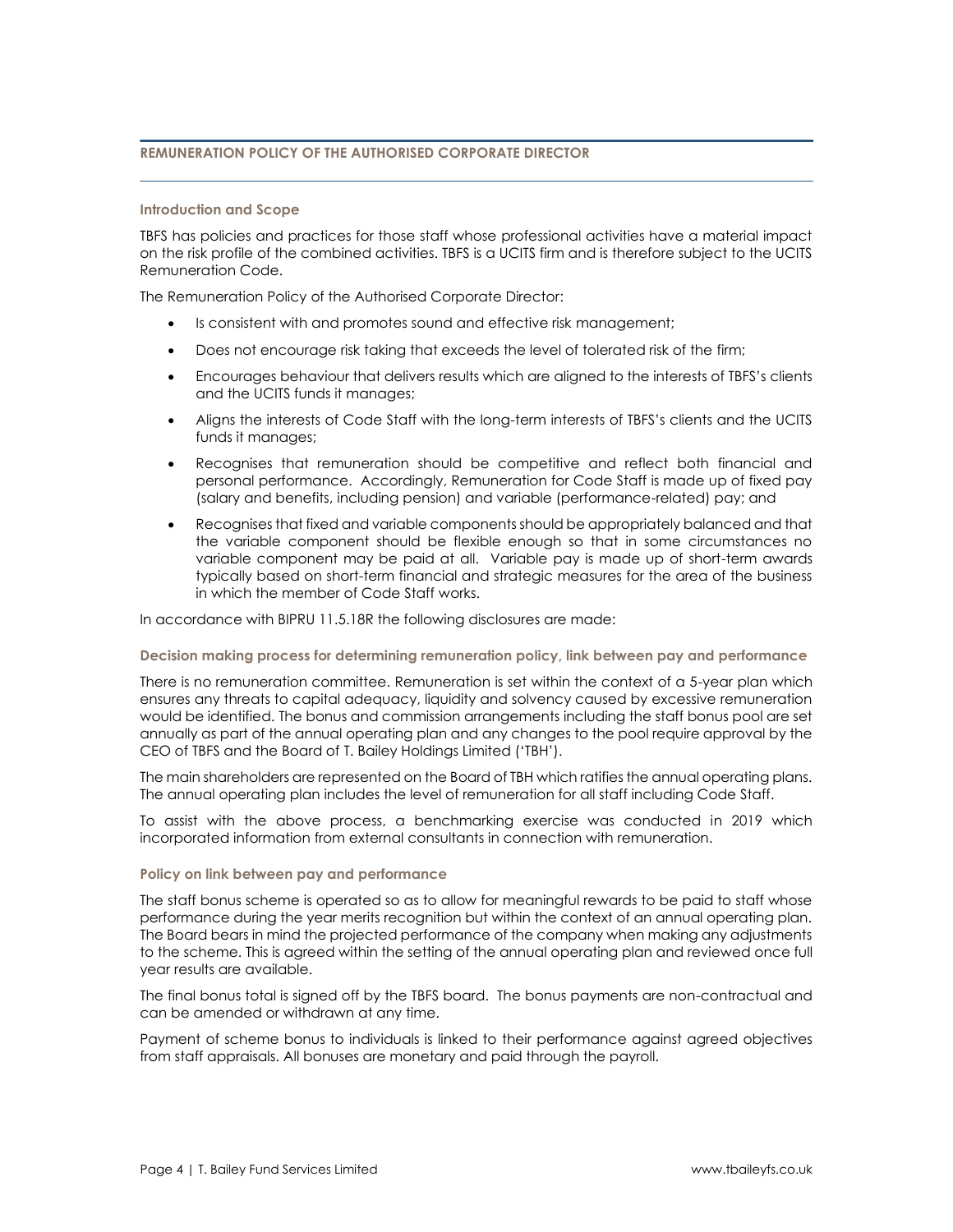# **REMUNERATION POLICY OF THE AUTHORISED CORPORATE DIRECTOR (CONTINUED)**

Staff are eligible to be a part of the scheme once they have completed a full years' service prior to the start of the relevant appraisal year. The same process applies to all grades of staff including executive directors.

There are no commission-based payments made to staff.

No other pay reward schemes exist within the business.

**Total remuneration paid by the ACD for the year ended 30 September 2020**

| <b>Total Number of Staff</b>   | 46    |
|--------------------------------|-------|
|                                | £'000 |
| Fixed                          | 1,698 |
| Variable                       | 38    |
| <b>Total Remuneration Paid</b> | 1.736 |

**Total remuneration paid by the ACD to Remuneration Code Staff for the year ended 30 September 2020**

|                                | <b>Senior Management</b> | <b>Staff with Material Impact</b> |
|--------------------------------|--------------------------|-----------------------------------|
|                                |                          |                                   |
| <b>Total Number of Staff</b>   | 11                       |                                   |
|                                | £'000                    | £'000                             |
| Fixed                          | 797                      |                                   |
| Variable                       | 26                       |                                   |
| <b>Total Remuneration Paid</b> | 823                      | $\sim$                            |

Please note that there were no remuneration payments made directly from Ocean Investment Funds or its sub-fund.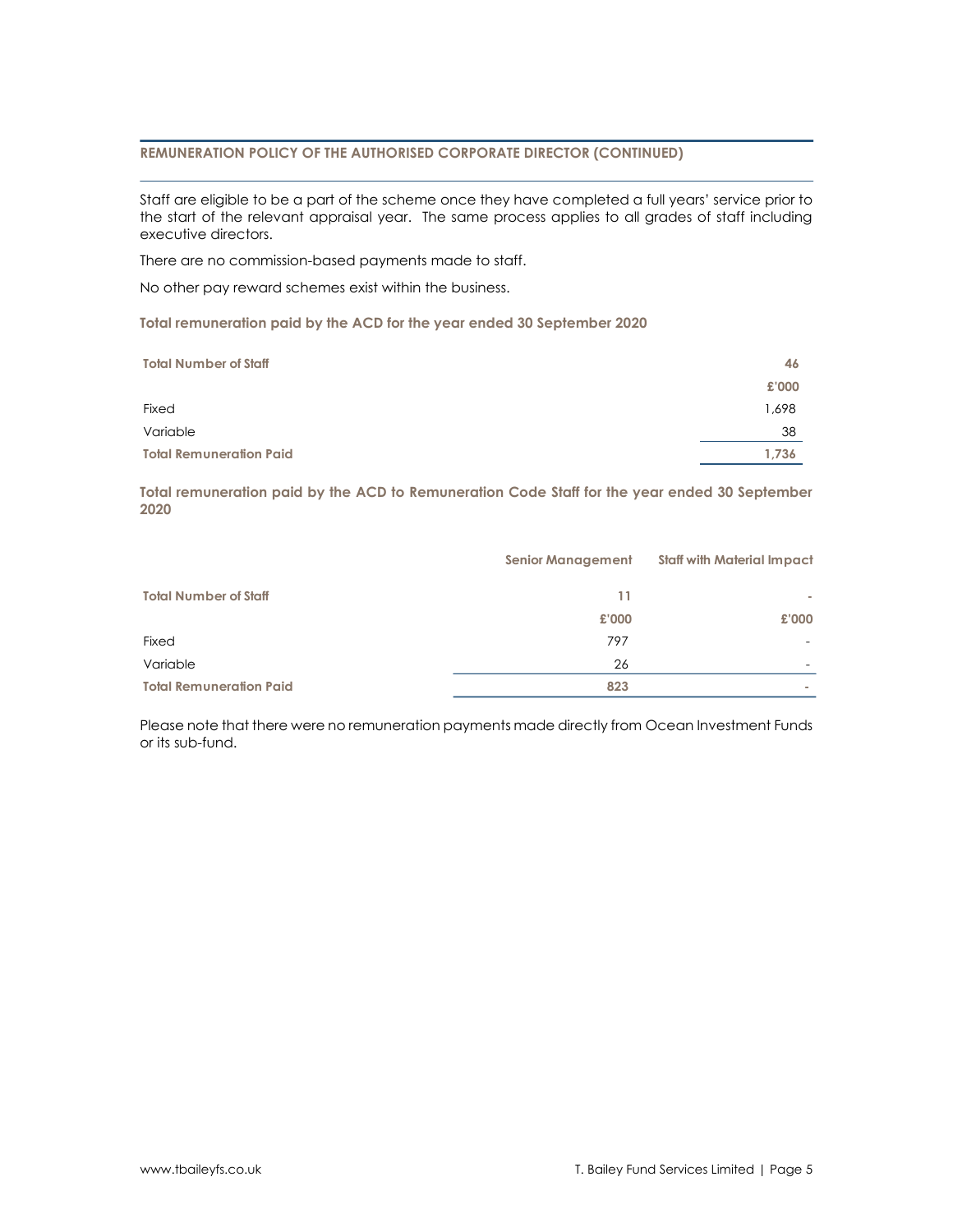# **STATEMENT OF THE AUTHORISED CORPORATE DIRECTOR'S RESPONSIBILITIES**

The Authorised Corporate Director (the 'ACD') of Ocean Investment Funds (the 'Company') is responsible for preparing the Annual Report and Financial Statements in accordance with the Open-Ended Investment Companies Regulations 2001 (the 'OEIC Regulations'), the Financial Conduct Authority's Collective Investment Schemes' Sourcebook ('COLL') and the Company's Instrument of Incorporation.

The OEIC Regulations and COLL require the ACD to prepare financial statements for each accounting period which:

- are in accordance with United Kingdom Generally Accepted Accounting Practice ('United Kingdom Accounting Standards and applicable law'), including FRS 102 'The Financial Reporting Standard applicable in the UK and Republic of Ireland' and the Statement of Recommended Practice: 'Financial Statements of UK Authorised Funds' issued by the Investment Association ('IA SORP') in May 2014; and
- give a true and fair view of the financial position of the Company as at the end of that period and the net revenue and expense and the net capital gains or losses on the property of the Company for that period.

In preparing the financial statements, the ACD is required to:

- select suitable accounting policies and then apply them consistently;
- make judgments and estimates that are reasonable and prudent;
- state whether applicable UK Accounting Standards and the IA SORP have been followed, subject to any material departures disclosed and explained in the financial statements; and
- prepare the financial statements on the going concern basis unless it is inappropriate to presume that the Company will continue in operation.

The ACD is responsible for keeping proper accounting records that disclose with reasonable accuracy at any time the financial position of the Company and enable them to ensure that the financial statements comply with the applicable IA SORP and United Kingdom Accounting Standards and applicable law. The ACD is also responsible for the system of internal controls, for management of the Company in accordance with the COLL and the Prospectus and for safeguarding the assets of the Company and taking reasonable steps for the prevention and detection of fraud and other irregularities.

# **DIRECTOR'S STATEMENT**

In accordance with COLL 4.5.8BR, the Report and Financial Statements were approved by the board of directors of the ACD of the Company and authorised for issue on 13 August 2021. The Directors are of the opinion that it is appropriate to continue to adopt the going concern basis in the preparation of the financial statements as the assets of the Company and its sub-fund consist predominantly of readily realisable securities and accordingly the Company has adequate resources to continue in operational existence for at least the next twelve months from the approval of the financial statements.

**Gavin Padbury, Chief Operations Officer Rachel Elliott, Chief Financial Officer T. Bailey Fund Services Limited T. Bailey Fund Services Limited Nottingham, United Kingdom Nottingham, United Kingdom 13 August 2021 13 August 2021**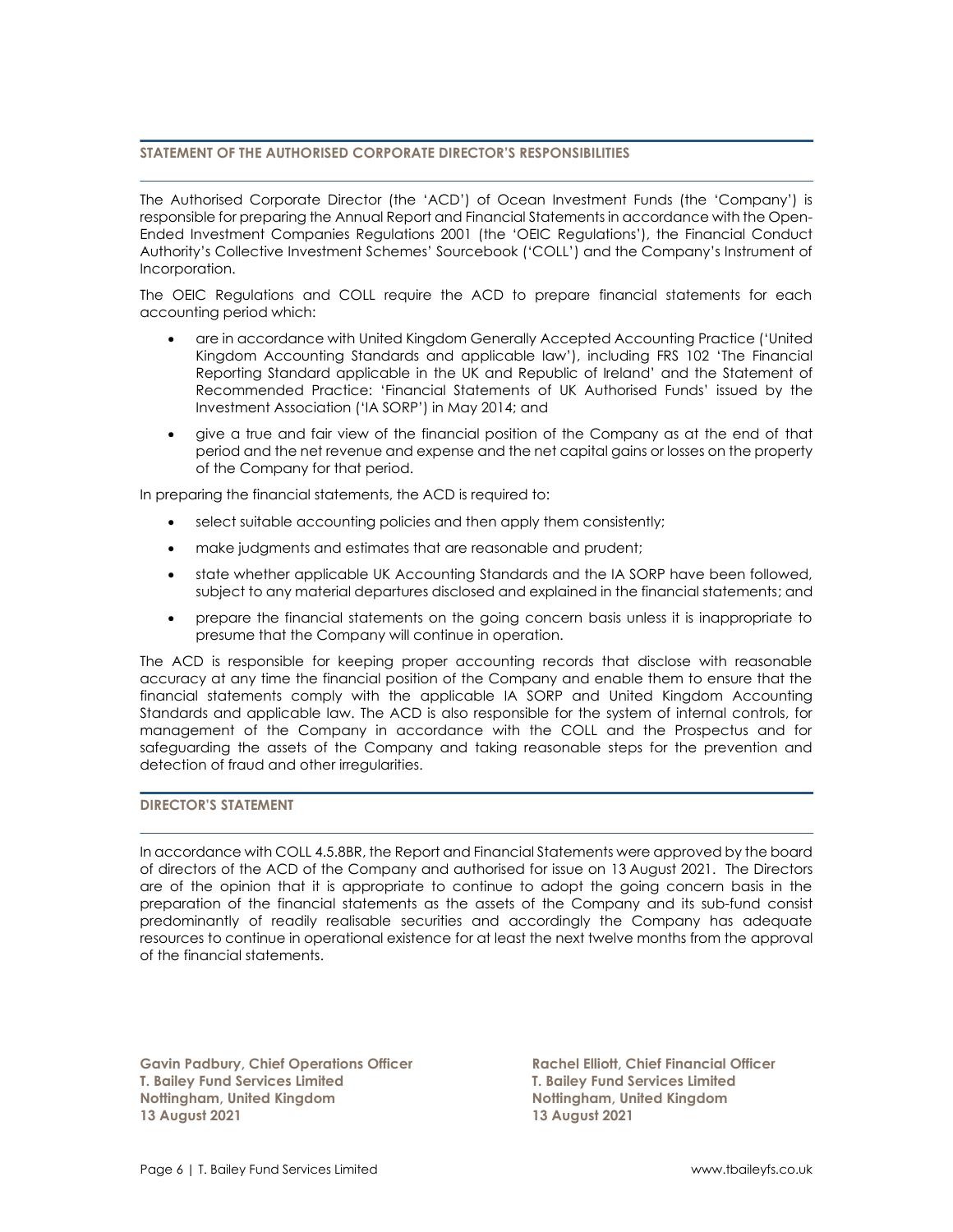# **STATEMENT OF DEPOSITARY'S RESPONSIBILITIES**

The Depositary must ensure that the Company is managed in accordance with the Financial Conduct Authority's Collective Investment Schemes Sourcebook, the Open-Ended Investment Companies Regulations 2001 (SI 2001/1228) (the 'OEIC Regulations'), as amended, the Financial Services and Markets Act 2000, as amended, (together 'the Regulations'), the Company's Instrument of Incorporation and Prospectus (together 'the Scheme documents') as detailed below.

The Depositary must in the context of its role act honestly, fairly, professionally, independently and in the interests of the Company and its investors.

The Depositary is responsible for the safekeeping of all custodial assets and maintaining a record of all other assets of the Company in accordance with the Regulations.

The Depositary must ensure that:

- the Company's cash flows are properly monitored, and that cash of the Company is booked into the cash accounts in accordance with the Regulations;
- the sale, issue, redemption and cancellation of shares are carried out in accordance with the Regulations;
- the value of shares in the Company is calculated in accordance with the Regulations;
- any consideration relating to transactions in the Company's assets is remitted to the Company within the usual time limits;
- the Company's income is applied in accordance with the Regulations;
- the instructions of the Authorised Corporate Director (the 'ACD') are carried out (unless they conflict with the Regulations).

The Depositary also has a duty to take reasonable care to ensure that the Company is managed in accordance with the Regulations and the Scheme documents in relation to the investment and borrowing powers applicable to the Company.

# **DEPOSITARY'S REPORT TO THE SHAREHOLDERS OF OCEAN INVESTMENT FUNDS**

Having carried out such procedures as we consider necessary to discharge our responsibilities as Depositary of the Company, it is our opinion, based on the information available to us and the explanations provided, that in all material respects the Company, acting through the ACD:

- (i) has carried out the issue, sale, redemption and cancellation, and calculation of the price of the Company's shares and the application of the Company's income in accordance with the Regulations and the Scheme documents of the Company; and
- (ii) has observed the investment and borrowing powers and restrictions applicable to the Company.

**NatWest Trustee and Depositary Services Limited London, United Kingdom 13 August 2021**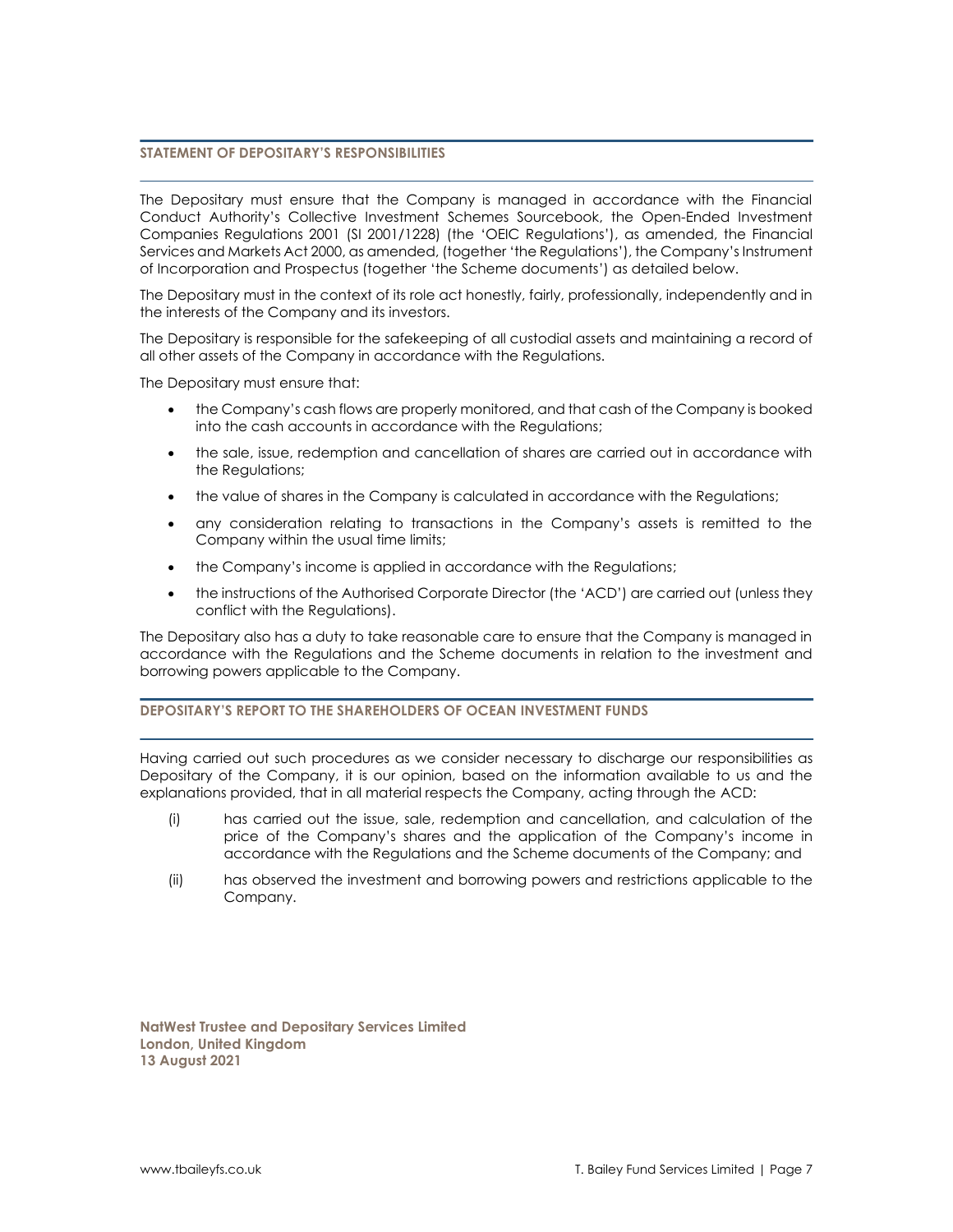# **REPORT OF THE INDEPENDENT AUDITOR TO THE SHAREHOLDERS OF OCEAN INVESTMENT FUNDS**

# **Report on the audit of the financial statements**

# **Opinion**

In our opinion the financial statements of Ocean Investment Funds (the 'Company'):

- give a true and fair view of the financial position of the company as at 30 April 2021 and of the net revenue and expense and the net capital gains and losses on the property of the company for the year ended 30 April 2021; and
- have been properly prepared in accordance with United Kingdom Generally Accepted Accounting Practice including Financial Reporting Standard 102 "The Financial Reporting Standard applicable in the UK and Republic of Ireland", the Statement of Recommended Practice "Financial Statements of UK Authorised Funds", the rules in the Collective Investment Schemes Sourcebook and the Instrument of Incorporation.

We have audited the financial statements which comprise for each sub-fund:

- the statement of total return;
- the statement of change in net assets attributable to shareholders;
- the balance sheet:
- the related individual notes 1 to 15; and
- the distribution tables

The financial reporting framework that has been applied in their preparation is applicable law and United Kingdom Accounting Standards, including Financial Reporting Standard 102 "The Financial Reporting Standard applicable in the UK and Republic of Ireland" (United Kingdom Generally Accepted Accounting Practice), the Statement of Recommended Practice: "Financial Statements of UK Authorised Funds" issued by the Investment Association in May 2014, the Collective Investment Schemes Sourcebook and the Instrument of Incorporation.

# **Basis for opinion**

We conducted our audit in accordance with International Standards on Auditing (UK) (ISAs(UK)) and applicable law. Our responsibilities under those standards are further described in the auditor's responsibilities for the audit of the financial statements section of our report.

We are independent of the company in accordance with the ethical requirements that are relevant to our audit of the financial statements in the UK, including the Financial Reporting Council's (the 'FRC's') Ethical Standard, and we have fulfilled our other ethical responsibilities in accordance with these requirements. We believe that the audit evidence we have obtained is sufficient and appropriate to provide a basis for our opinion.

# **Conclusions relating to going concern**

In auditing the financial statements, we have concluded that the authorised corporate director's (ACD's) use of the going concern basis of accounting in the preparation of the financial statements is appropriate.

Based on the work we have performed, we have not identified any material uncertainties relating to events or conditions that, individually or collectively, may cast significant doubt on the company's ability to continue as a going concern for a period of at least twelve months from when the financial statements are authorised for issue.

Our responsibilities and the responsibilities of the ACD with respect to going concern are described in the relevant sections of this report.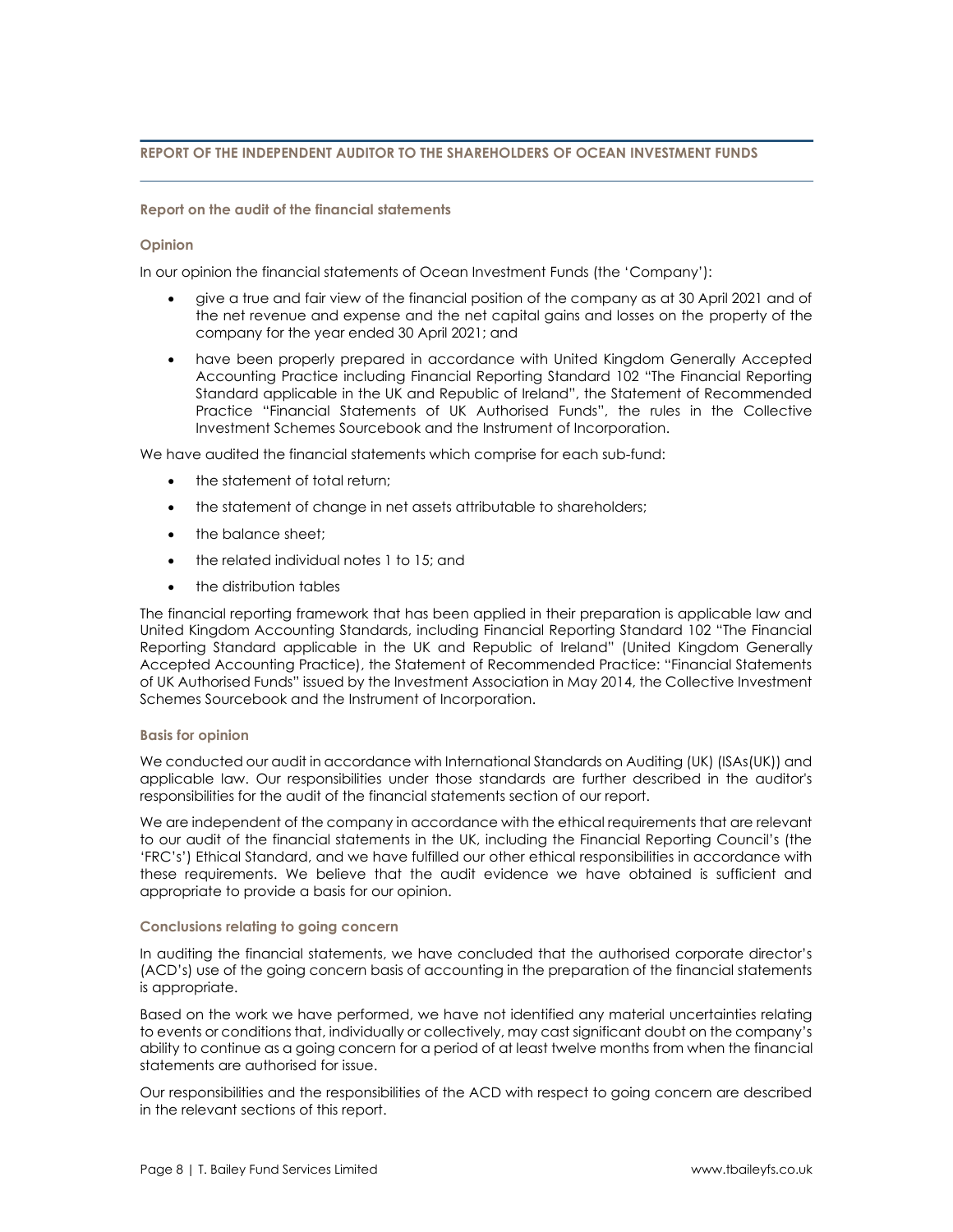# **REPORT OF THE INDEPENDENT AUDITOR TO THE SHAREHOLDERS OF OCEAN INVESTMENT FUNDS (CONTINUED)**

#### **Other information**

The other information comprises the information included in the annual report, other than the financial statements and our auditor's report thereon. The ACD is responsible for the other information contained within the annual report. Our opinion on the financial statements does not cover the other information and, except to the extent otherwise explicitly stated in our report, we do not express any form of assurance conclusion thereon.

Our responsibility is to read the other information and, in doing so, consider whether the other information is materially inconsistent with the financial statements or our knowledge obtained in the course of the audit, or otherwise appears to be materially misstated. If we identify such material inconsistencies or apparent material misstatements, we are required to determine whether this gives rise to a material misstatement in the financial statements themselves. If, based on the work we have performed, we conclude that there is a material misstatement of this other information, we are required to report that fact.

We have nothing to report in this regard.

# **Responsibilities of depositary and ACD**

As explained more fully in the statement of depositary's responsibilities and the statement of the ACD's responsibilities, the depositary is responsible for safeguarding the assets of the company and the ACD is responsible for the preparation of the financial statements and for being satisfied that they give a true and fair view, and for such internal control as the ACD determines is necessary to enable the preparation of financial statements that are free from material misstatement, whether due to fraud or error.

In preparing the financial statements, the ACD is responsible for assessing the company's ability to continue as a going concern, disclosing, as applicable, matters related to going concern and using the going concern basis of accounting unless the ACD either intends to liquidate the company or to cease operations, or have no realistic alternative but to do so.

#### **Auditor's responsibilities for the audit of the financial statements**

Our objectives are to obtain reasonable assurance about whether the financial statements as a whole are free from material misstatement, whether due to fraud or error, and to issue an auditor's report that includes our opinion. Reasonable assurance is a high level of assurance but is not a guarantee that an audit conducted in accordance with ISAs (UK) will always detect a material misstatement when it exists. Misstatements can arise from fraud or error and are considered material if, individually or in the aggregate, they could reasonably be expected to influence the economic decisions of users taken on the basis of these financial statements.

Irregularities, including fraud, are instances of non-compliance with laws and regulations. We design procedures in line with our responsibilities, outlined above, to detect material misstatements in respect of irregularities, including fraud. The extent to which our procedures are capable of detecting irregularities, including fraud is detailed below:

Our assessment focussed on key laws and regulations the company has to comply with and areas of the financial statements we assessed as being more susceptible to misstatement. These key laws and regulations included, but were not limited to, compliance with the Collective Investment Schemes sourcebook of the Financial Conduct Authority ("COLL"), the relevant instruments of incorporation, the statement of Recommended Practice: "Financial Statements of Authorised Funds" issued by the Investment Management Association in May 2014 ("the SORP") and United Kingdom Generally Accepted Accounting Practice and relevant tax legislation.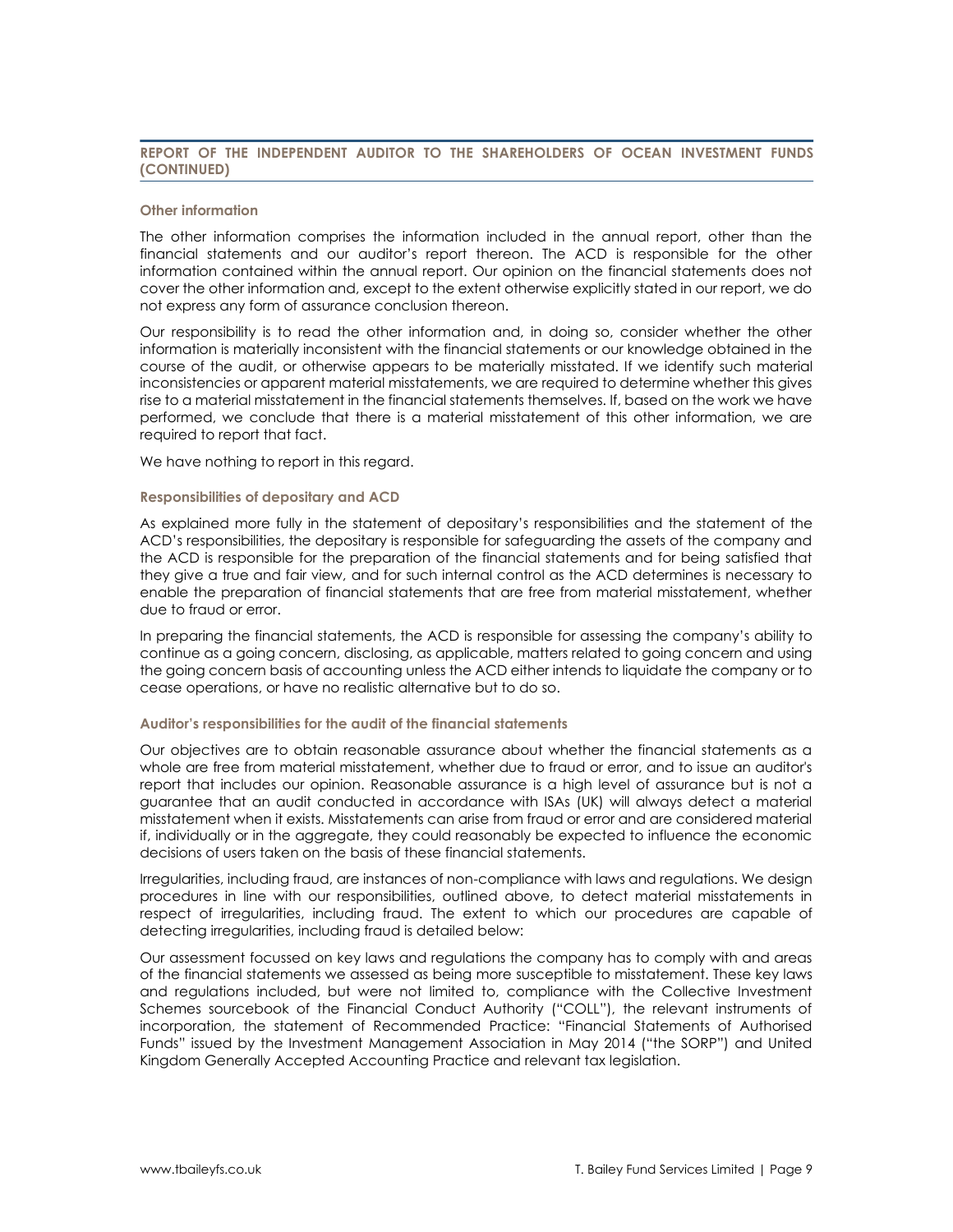# **REPORT OF THE INDEPENDENT AUDITOR TO THE SHAREHOLDERS OF OCEAN INVESTMENT FUNDS (CONTINUED)**

We are not responsible for preventing irregularities. Our approach to detect irregularity included, but was not limited to, the following:

- obtaining an understanding of the legal and regulatory framework applicable to the company to assess compliance with provisions of relevant laws and regulations. This included ensuring compliance with the Collective Investment Schemes Sourcebook.
- obtaining an understanding of the company's policies and procedures and how the company has complied with these, through discussions and sample testing of controls.
- obtaining an understanding of the company's risk assessment process, including the risk of fraud, designing our audit procedures to respond to our risk assessment. This included performing analytical procedures to identify any unusual or unexpected relationships that may indicate risks of material misstatement due to fraud.
- enquiring of management concerning actual and potential litigation and claims and understanding whether there have been instances of non-compliance with laws and regulations; and
- reviewing minutes of those charged with governance and reviewing correspondence with the FCA.

Whilst considering how our audit work addressed the detection of irregularities, we also consider the likelihood of detection based on our approach. Irregularities from fraud are inherently more difficult to detect than those arising from error.

Because of the inherent limitations of an audit, there is a risk that we will not detect all irregularities, including those leading to a material misstatement in the financial statements or non-compliance with regulation. This risk increases the more that compliance with a law or regulation is removed from the events and transactions reflected in the financial statements, as we will be less likely to become aware of instances of non-compliance.

The risk is also greater regarding irregularities occurring due to fraud rather than error, as fraud involves intentional concealment, forgery, collusion, omission, or misrepresentation. We are not responsible for preventing non-compliance and cannot be expected to detect non-compliance with all laws and regulations.

A further description of our responsibilities for the audit of the financial statements is located on the Financial Reporting Council's website at: www.frc.org.uk/auditorsresponsibilities. This description forms part of our Auditor's Report.

# **Report on other legal and regulatory requirements**

**Opinion on other matters prescribed by the Collective Investment Schemes Sourcebook**

In our opinion:

- proper accounting records for the Company have been kept and the financial statements are in agreement with those records;
- we have received all the information and explanations which, to the best of our knowledge and belief, were necessary for the purposes of our audit; and
- the information disclosed in the annual report for the year ended 30 April 2021 for the purpose of complying with Paragraph 4.5.9R of the Collective Investment Schemes Sourcebook is consistent with the financial statements.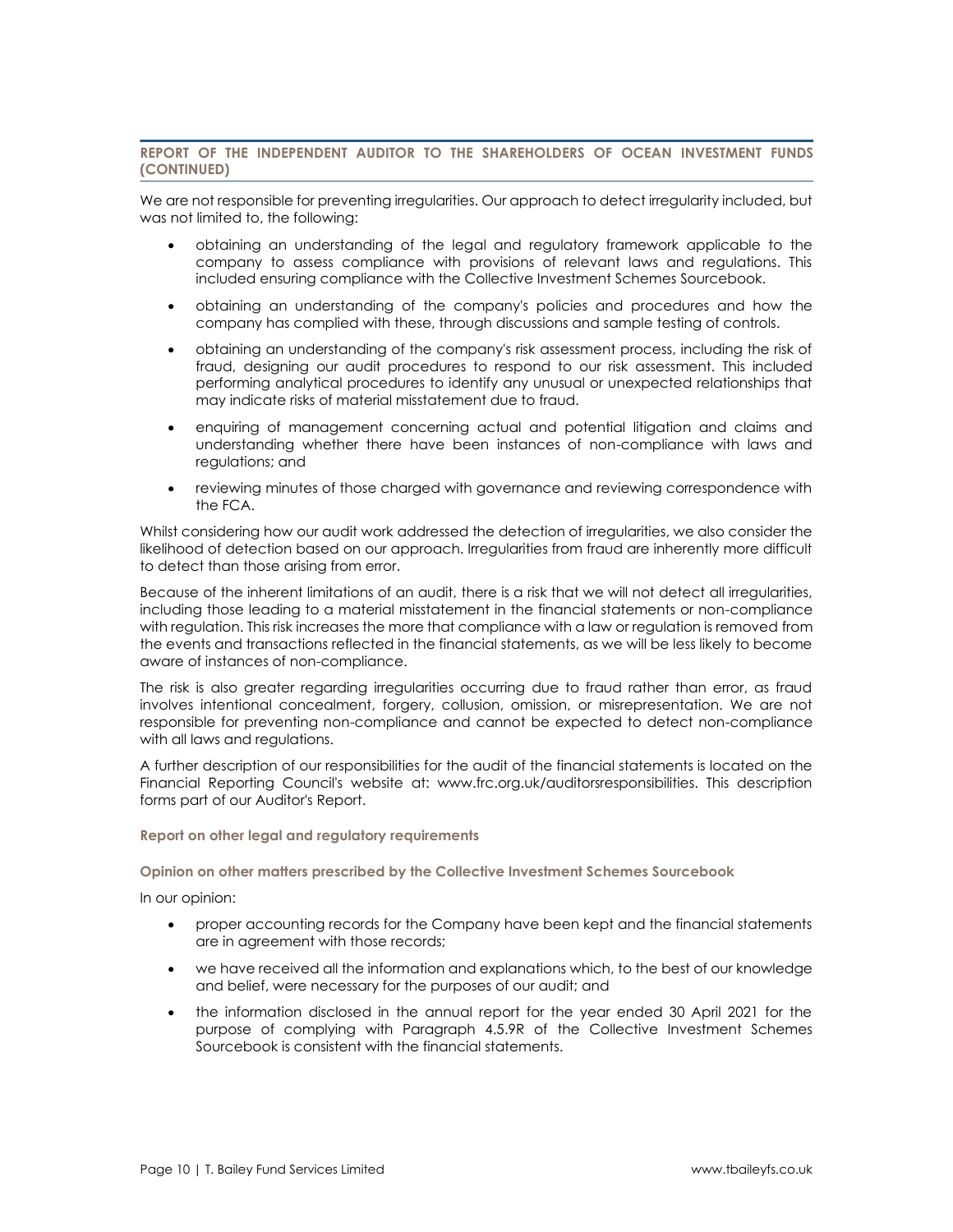# **REPORT OF THE INDEPENDENT AUDITOR TO THE SHAREHOLDERS OF OCEAN INVESTMENT FUNDS (CONTINUED)**

#### **Use of our report**

This report is made solely to the company's shareholders, as a body, in accordance with Paragraph 4.5.12R of the Collective Investment Schemes Sourcebook of the Financial Conduct Authority. Our audit work has been undertaken so that we might state to the company's shareholders those matters we are required to state to them in an auditor's report and for no other purpose. To the fullest extent permitted by law, we do not accept or assume responsibility to anyone other than the company and the company's shareholders as a body, for our audit work, for this report, or for the opinions we have formed.

**Cooper Parry Group Limited Chartered Accountants Statutory Auditor Sky View Argosy Road East Midlands Airport Castle Donington Derby DE74 2SA 13 August 2021**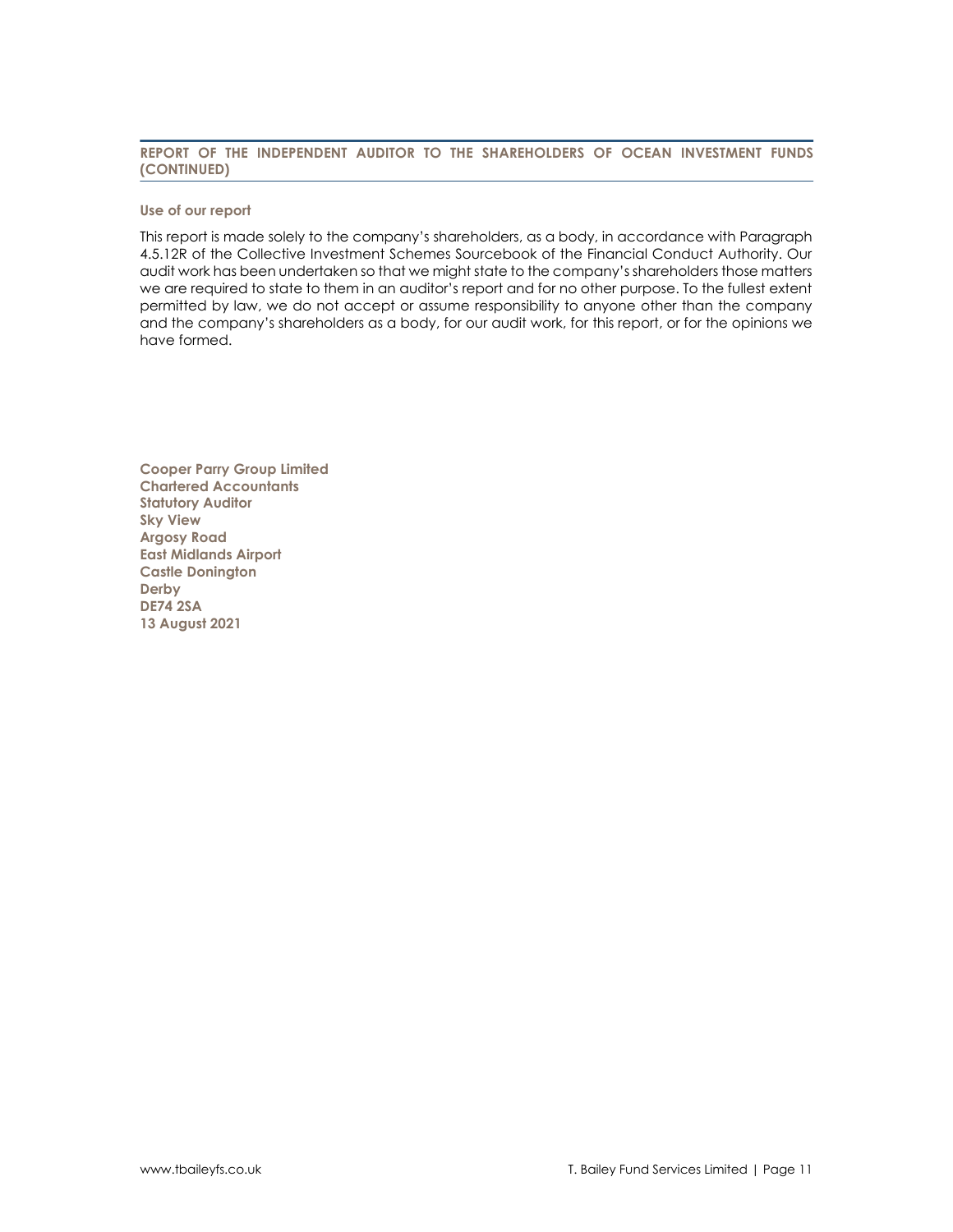# **INVESTMENT REVIEW**

#### **Performance**

|                                 | Cumulative returns for the periods ended 30 April 2021 |         | (%)                      |
|---------------------------------|--------------------------------------------------------|---------|--------------------------|
|                                 | 1 year                                                 | 2 years | From launch <sup>1</sup> |
| Ocean UK Equity B Income Shares | 23.57                                                  | 16.08   | 20.51                    |
| Cboe UK All Companies Index*    | 25.30                                                  | 3.82    | 3.26                     |
| IA UK All Companies Sector**    | 30.33                                                  | 11.25   | 9.74                     |

*<sup>1</sup>14 May 2018.*

*\* Target Benchmark \*\* Comparator Benchmark.*

*Source: Financial Express. Total Return. Bid to Bid. Sterling Terms.*

*Past performance is not a reliable indicator of future results. Investors are reminded that the price of shares and the revenue derived from them is not guaranteed and may go down as well as up.*

# **Introduction**

The twelve-month period under review from 1 May 2020 to 30 April 2021 has tragically been entirely dominated by the impact of Covid-19. In the first part of the period, the global economy suffered the full force of economic lockdowns in many countries, with consequential damage to jobs, consumer spending, capital investment and corporate profitability. The dramatic effect on GDP growth saw individual economies report recessionary conditions for the first two quarters of 2020, despite unprecedented emergency measures involving significant levels of fiscal and monetary stimulus. Following the sharp equity market sell-off in February and March, due to the long-term unknown economic consequences of Covid-19, there was a period of relative calm as investors assessed what the future might look like as the authorities tried to support economies and markets.

This period was also accompanied by strong capital raising activity. Investors were approached by companies most impacted by the downturn as well as those companies that were seeking further funding for investment and acquisition opportunities. This coincided with a view that such movement might prove to be the last offerings in the event of a strong economic recovery. Alongside a more general search by investors for bargains within the UK market, it fostered a sharp rebound which continued through to early June. This, however, marked a relative high point for the next five months as the equity market rally lost momentum, with investors re-assessing the likely strength and trajectory of a future recovery and the potential for further economic lockdowns.

In early November, equity markets received a significant boost from the news that the Pfizer BioNTech phase III vaccine trial results showed 90% efficacy. This was shortly followed by equally positive vaccine results from Moderna and Oxford-AstraZeneca. As a result, from early December, there was a major effort in the UK and globally to get as many individuals vaccinated as practicably possible. This was an extraordinary achievement by medical science in such a short timescale, and markets reacted with renewed momentum. The other notable event at the end of 2020 was the agreed Brexit deal between the UK government and the European Union. This deal - whilst good for some and bad for others – removed the uncertainty and subsequently helped the UK equity market look more attractive to domestic and particularly overseas asset allocators. The main beneficiaries of these events were sectors involving banks, commodities, oils, utilities and housebuilders whilst the more growth-oriented sectors were left behind.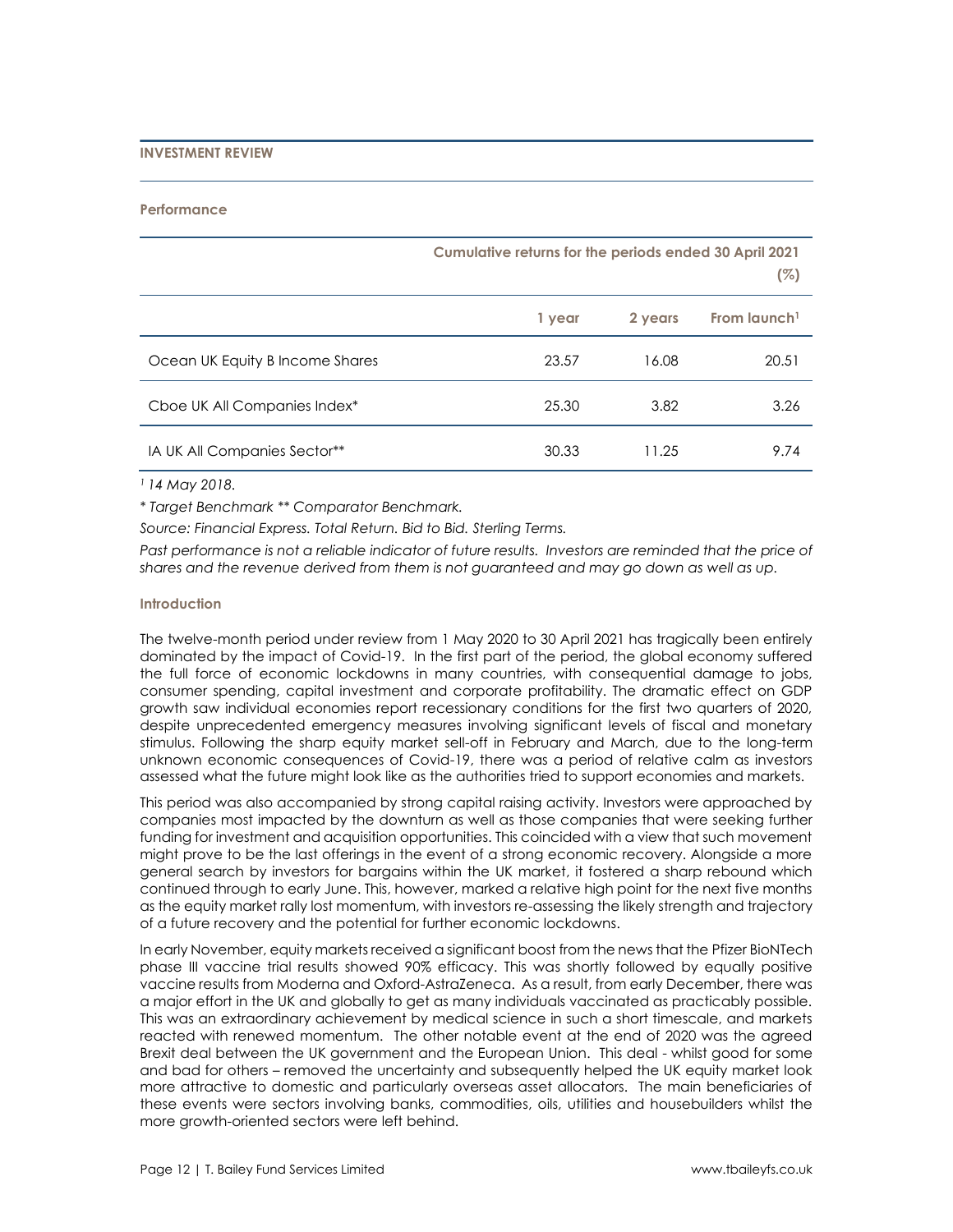# **INVESTMENT REVIEW (CONTINUED)**

#### **Portfolio Performance**

In terms of investment performance, Ocean UK Equity returned 23.57% over the twelve-month period ending 30 April 2021 compared with 25.30% for our target benchmark, the Cboe UK All Companies Index, and 30.33% for the Investment Association UK All Companies Sector (which currently consists of 254 funds). For reference, the Cboe UK All Companies Index is almost identical to the composition of the FTSE All Share Index. Whilst the slight underperformance is frustrating it is explained by the strong performance of the perceived value/old economy elements of the UK equity market (where we have very limited exposure) which moved sharply higher on the vaccine news in early November and the Brexit deal. Correspondingly, the more international growth-oriented companies where we have significant exposure lagged the market, not helped by the relative strength of Sterling.

#### **Portfolio Activity**

We introduced Louis Vuitton Moet Hennessy (LVMH) to the portfolio during the period. Having followed and researched the business for a while, we believe it encapsulates pretty much everything we look for in a quality company. LVMH has 75 houses that have persistently created high quality, in demand products. It is the only major luxury goods company that has exposure in all five major sectors that form the luxury market, giving it good product diversification. These sectors are Fashion & Leather Goods (Louis Vuitton, Christian Dior & Marc Jacobs), Perfume & Cosmetics (Givenchy, Aqua di Parma & Fenty Beauty by Rihanna), Wines & Spirits (Veuve Clicquot, Moet Chandon & Cloudy Bay), Watches & Jewellery (Tag, Bulgari & Hublot) and Selective Retailing. Selective Retailing refers to other brands such as the recently acquired Belmond hotel and various premium travel operations. Revenues are split roughly into thirds between the Americas, Europe and Asia and have compounded by nearly 12% over the last five years. Return on invested capital has averaged 15% over the last five years supported by strong cash generation and the dividend which has compounded at a rate of over 8% during the last five years. LVMH also has a very strong ESG culture.

We also purchased more shares in **Dechra Pharmaceuticals** - manufacturer and distributor of veterinary products. Throughout Covid-19, as vets have remained open to treat sick animals, Dechra has continued to manufacturer, develop, and supply essential medicines for chronic animal related conditions. Recent annual results demonstrate the strength of the business and future potential. Revenue was up 6.8%, EPS up modestly 1.7% whilst ROCE was 15.4% ahead of a 15% internal target. The dividend was raised 8% demonstrating management confidence in their operational model whilst strong cash generation will help facilitate future growth. Debt has been further reduced and R&D spend was up 12% and is 5.5% of total sales. Acquisitions, mainly bolt-on, are key to future growth and furthermore, the two most recent are ahead of management expectations. Dechra's pipeline continues to progress well, with numerous new products registered.

We also initiated a position in **Strix** - a manufacturer of kettle safety controls and water safety/purification applications. At a recent Capital Markets Day, they set out a strategic plan to double revenue and profit by c.70% by 2025 via strong growth in its water purification and appliances segments. The water purification segment, HaloPure, recently won a contract with a leading Chinese livestock operation. HaloPure technology (all developed in house) treats raw incoming water and maintains an ongoing sanitised environment throughout the water line. In addition, the group have a new manufacturing facility opening in August 2021 - forecast to be on budget and on time – which will bring much needed extra capacity online. ESG credentials are very much embedded within the business and the opportunity set looks encouraging.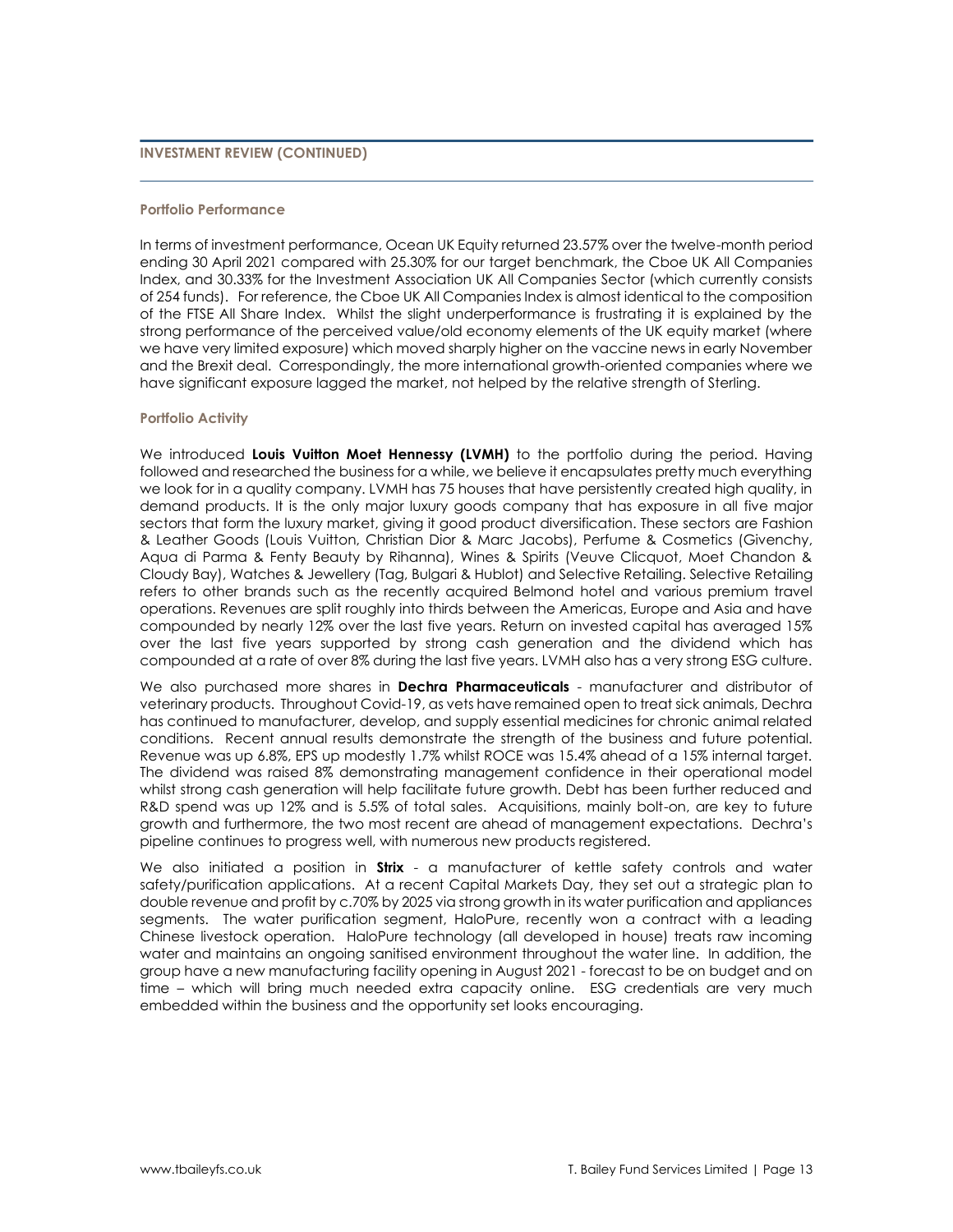# **INVESTMENT REVIEW (CONTINUED)**

#### **Sales**

During the period we sold positions where we felt increasingly uncomfortable with aspects such as their business models and end markets. How were these businesses going to emerge post the pandemic if at all? Whilst Covid-19 introduced added levels of uncertainty we didn't think it prudent to be invested in businesses with so much uncertainty around their operating environment.

We sold **Compass Group** - global catering supplier - as we believed that the business would be significantly impacted by Covid-19 uncertainty. How would they operate during, and more importantly post, Covid-19 and when would offices, sports and leisure venues be back to full occupancy if at all? In addition, their cost base would have to increase substantially in order to comply with social distancing along with reduced customer levels.

We also sold **Johnson Service Group** as their HORECA (hotels, restaurant and catering) segment had a very tough first lockdown with revenue down over 90%. We also thought that coming in and out of lockdowns was going to prove a significant headwind operationally especially as business was slower to pick up post Lockdown 1.0 than management had anticipated. We like the management team, but the medium-term trading environment is likely to be extremely challenging and volatile with Covid-19 likely to result in further lockdowns and added uncertainty.

We also sold **GlaxoSmithKline** as we think this very large UK based pharmaceutical company is struggling to reinvent itself under the leadership of Emma Walmsley and deliver a meaningful return for all stakeholders via its much-anticipated pipeline of potential blockbuster pharmaceuticals. The shares have been very disappointing from a capital appreciation perspective since we purchased them in the summer of 2018 with the dividend providing pretty much all of the return. We felt it was time to move on with many other quality companies such as LVMH and Strix on our watchlist.

| Sector                      | Asset allocation as at | Asset allocation as at |
|-----------------------------|------------------------|------------------------|
|                             | 30 April 2021 (%)      | 30 April 2020 (%)      |
| United Kingdom Equities     | 78.8                   | 77.5                   |
| United States Equities      | 11.1                   | 13.0                   |
| France Equities             | 2.9                    |                        |
| <b>Switzerland Equities</b> | 5.4                    | 5.8                    |
| Cash and Other              | 1.8                    | 3.7                    |
| Total                       | 100.0                  | 100.0                  |

The asset allocation as at the year end is shown below:

The full list of holdings as at the year end is shown in the Portfolio Statement on pages 16 and 17.

#### **Outlook**

The past twelve months have been like no other but hopefully as a nation we will emerge stronger and wiser. We look to the future with a growing sense of cautious optimism that life is beginning to return to some sort of normality. That said, Covid-19 is going to be around for many years, and we will have to learn to live with it and all the associated challenges.

Nothing has changed in our investment approach. We rigorously endeavour to be practical, longterm allocators of client capital into businesses with attractive long-term prospects managed by sensible people who have a pragmatic plan to grow and develop their business. The last twelve months have been quite a challenge. Our investment philosophy and process however ensure we have remained firmly on track and that we don't get distracted by the ever-growing noise and general short-termism and willingness to frequently trade shares as if they are chips in a casino.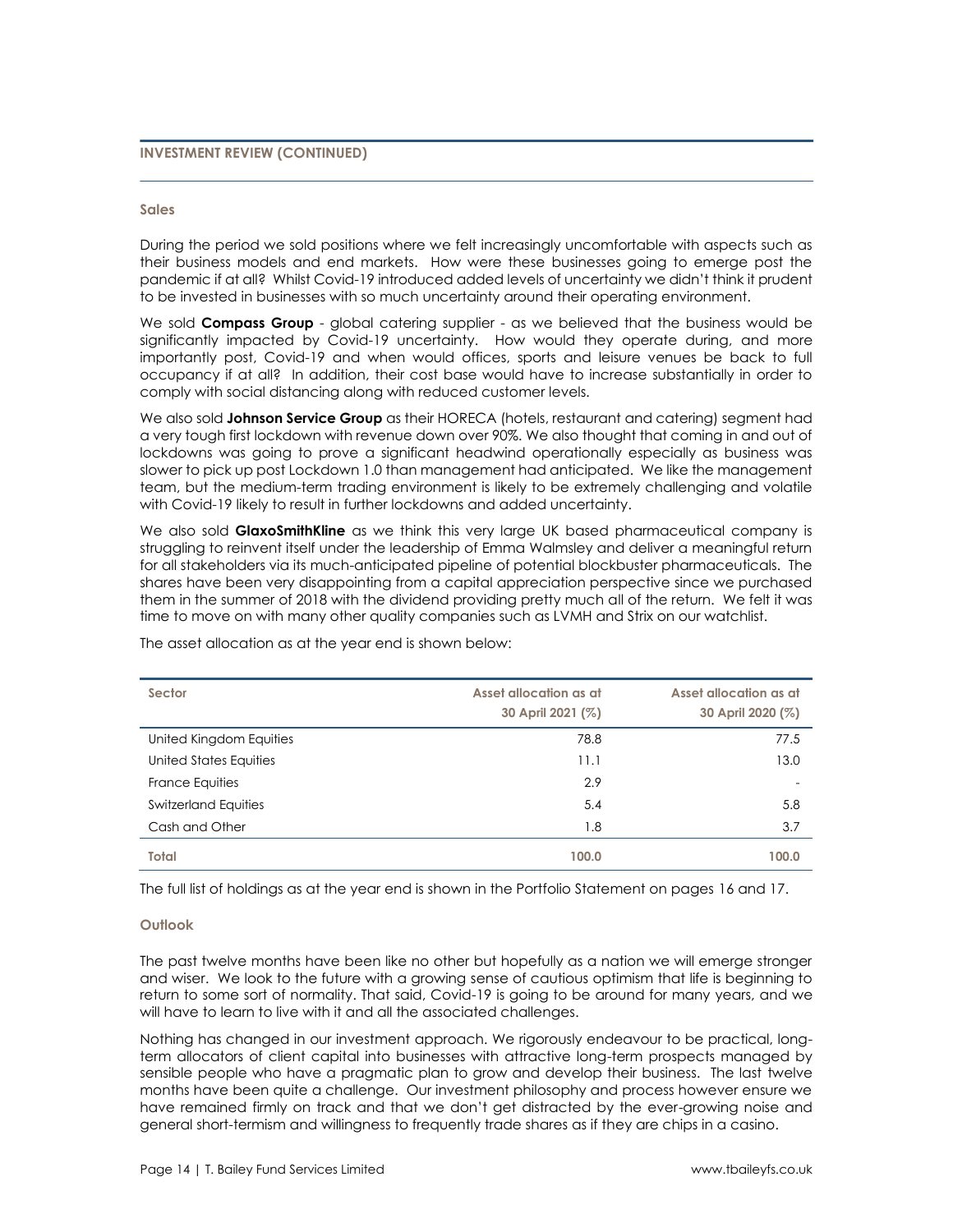# **INVESTMENT REVIEW (CONTINUED)**

We wrote in our last report that the future is full of uncertainty. There will continue to be and always will be a wall of worry – pandemics, food security, inflation, equity market levels, inequality, the environment and geopolitics to name a few. We will and must stay cautiously optimistic, alert and on the front foot as we look to the future and ensure the businesses we are invested in are relevant, responsible, disciplined and run by pragmatic people who can make tough decisions when required in order to deliver for all stakeholders.

We leave you with one final thought. If you invested along with us at launch on 14 May 2018, you will have made what we hope you feel are attractive investment returns. Over the 3 years to 14 May 2021, your fund is up 19.06%.

We thank all our co-investors for your continued support.

**Michael Foster Fund Manager Fiske Plc London, United Kingdom 13 August 2021**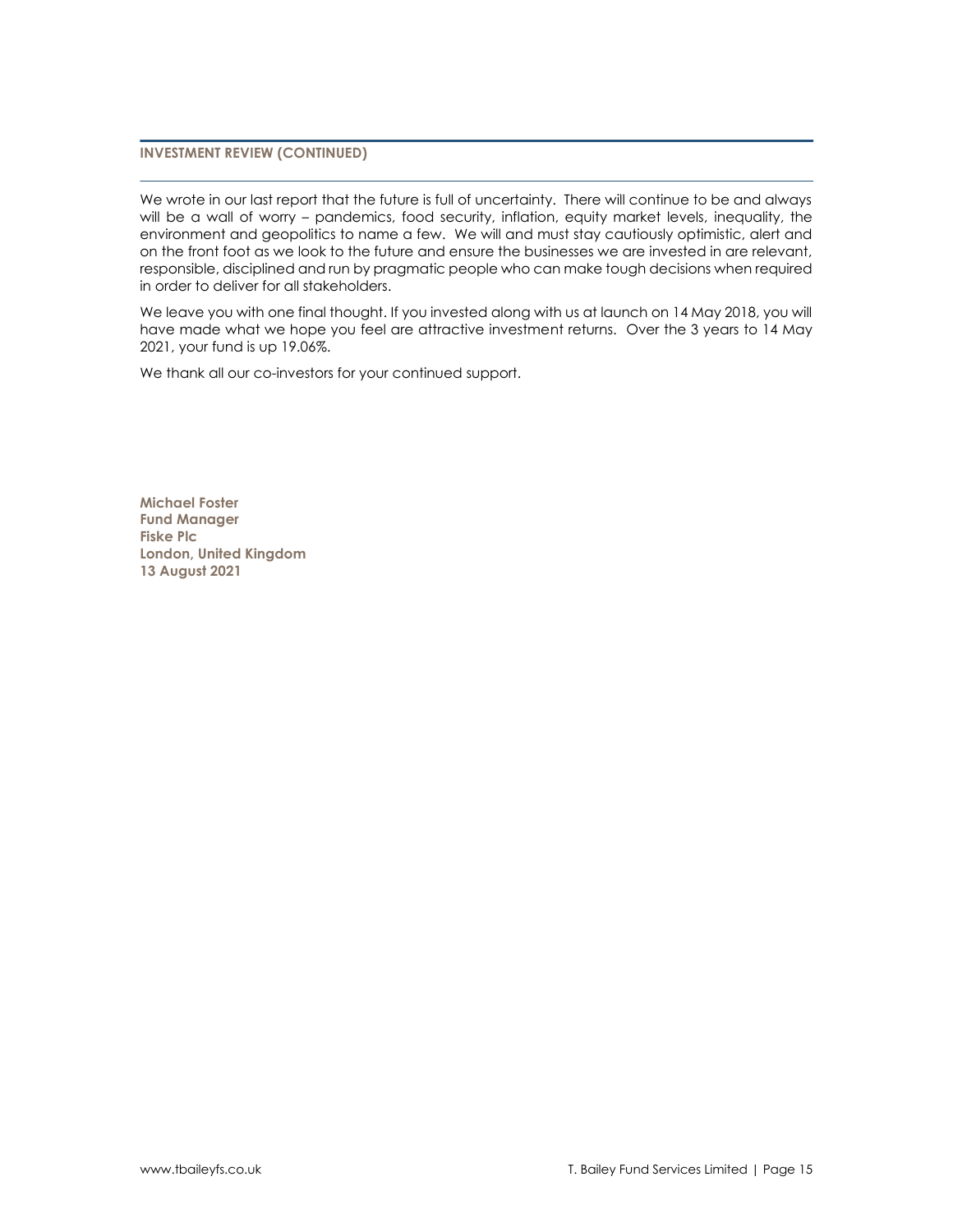# **PORTFOLIO STATEMENT** As at 30 April 2021

|                   |                                |                   | Percentage   |
|-------------------|--------------------------------|-------------------|--------------|
| <b>Holding or</b> |                                | <b>Bid market</b> | of total net |
| nominal value     |                                | value             | assets       |
| of positions      |                                | £                 | $\%$         |
|                   | <b>United Kingdom Equities</b> |                   |              |
|                   | $(78.8\%; 30.04.20 - 77.5\%)$  |                   |              |
|                   | 10.590 Ashtead                 | 492.541           | 5.1          |
|                   | 5,630 Berkeley                 | 260,500           | 2.7          |
|                   | 96.300 Convatec                | 210,127           | $2.2\,$      |
|                   | 4.315 Croda International      | 291,867           | 3.0          |
|                   | 9,446 Dechra Pharmaceuticals   | 380,863           | 4.0          |
|                   | 11,725 Diageo                  | 381,180           | 4.0          |
|                   | 19,560 Diploma                 | 560,590           | 5.8          |
|                   | 33,000 Discoverie              | 256,740           | 2.7          |
|                   | 9,085 Experian                 | 253,653           | 2.6          |
|                   | 2,560 Ferguson                 | 233,779           | 2.4          |
|                   | 2,360 Games Workshop           | 256,060           | 2.7          |
|                   | 9.620 Halma                    | 248.869           | 2.6          |
|                   | 19,000 Impax Asset Management  | 190,760           | 2.0          |
|                   | 3,790 Intertek                 | 232,630           | 2.4          |
|                   | 15,450 JD Sports Fashion       | 141,893           | 1.5          |
|                   | 2,735 London Stock Exchange    | 202,335           | 2.1          |
|                   | 27,690 Mattioli Woods          | 204,906           | 2.1          |
|                   | 44,460 Polar Capital           | 340,564           | 3.6          |
|                   | 3.240 Reckitt Benckiser        | 208,915           | 2.2          |
| 21,210 Relx       |                                | 398,536           | 4.2          |
|                   | 41,800 RWS Holdings            | 286,957           | 3.0          |
| 24,850 Savills    |                                | 296,957           | 3.1          |
|                   | 2,135 Spirax Sarco Engineering | 252,250           | 2.6          |
| 70,500 Strix      |                                | 198,810           | 2.1          |
|                   | 10,360 Unilever                | 438,383           | 4.6          |
|                   | 4.245 Victrex                  | 99,673            | 1.0          |
|                   | 4,810 XP Power                 | 242,905           | 2.5          |
|                   |                                | 7,563,243         | 78.8         |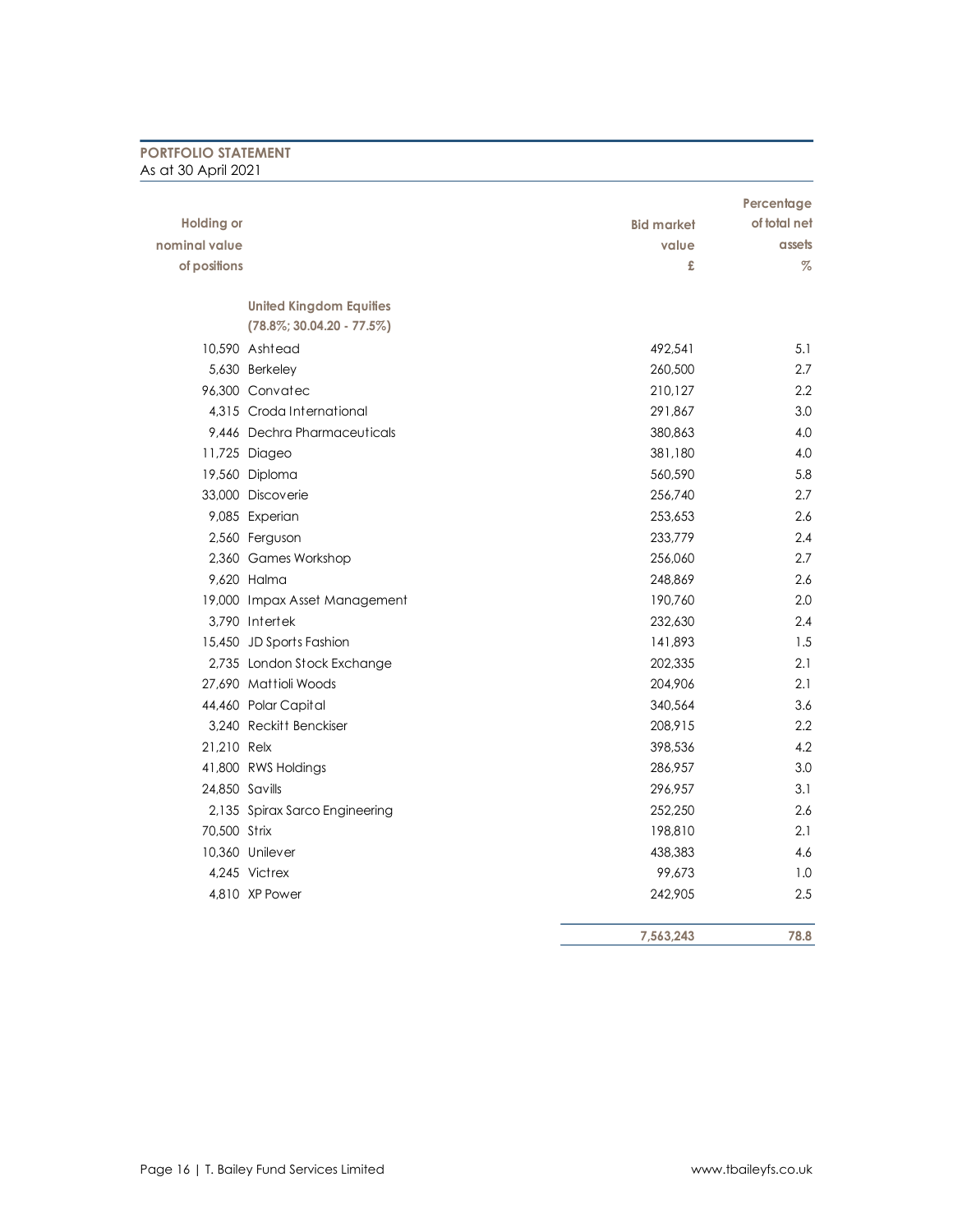| As at 30 April 2021           |                   |              |
|-------------------------------|-------------------|--------------|
|                               |                   | Percentage   |
| <b>Holding or</b>             | <b>Bid market</b> | of total net |
| nominal value                 | value             | assets       |
| of positions                  | £                 | $\%$         |
| <b>United States Equities</b> |                   |              |
| $(11.1\%; 30.04.20 - 13.0\%)$ |                   |              |
| 235 Alphabet                  | 400,263           | 4.2          |
| 395 Berkshire Hathaway        | 78,466            | 0.8          |
| 1,855 Johnson & Johnson       | 218,340           | 2.3          |
| 2,000 Microsoft               | 364,897           | 3.8          |
|                               | 1,061,966         | 11.1         |
| <b>France Equities</b>        |                   |              |
| $(2.9\%; 30.04.20 - 0.0\%)$   |                   |              |
| 510 LVMH Moet Hennessy        | 277,855           | 2.9          |
|                               | 277,855           | 2.9          |
| <b>Switzerland Equities</b>   |                   |              |
| $(5.4\%; 30.04.20 - 5.8\%)$   |                   |              |
| 2,390 Chubb                   | 296,701           | 3.1          |
| 2,585 Nestle                  | 223,093           | 2.3          |
|                               | 519,794           | 5.4          |
|                               |                   |              |
| Portfolio of investments      | 9,422,858         | 98.2         |
| Net other assets              | 168,460           | 1.8          |
| <b>Total net assets</b>       | 9,591,318         | 100.0        |

**PORTFOLIO STATEMENT (CONTINUED)**

*All holdings are in equities listed on recognised stock exchanges.*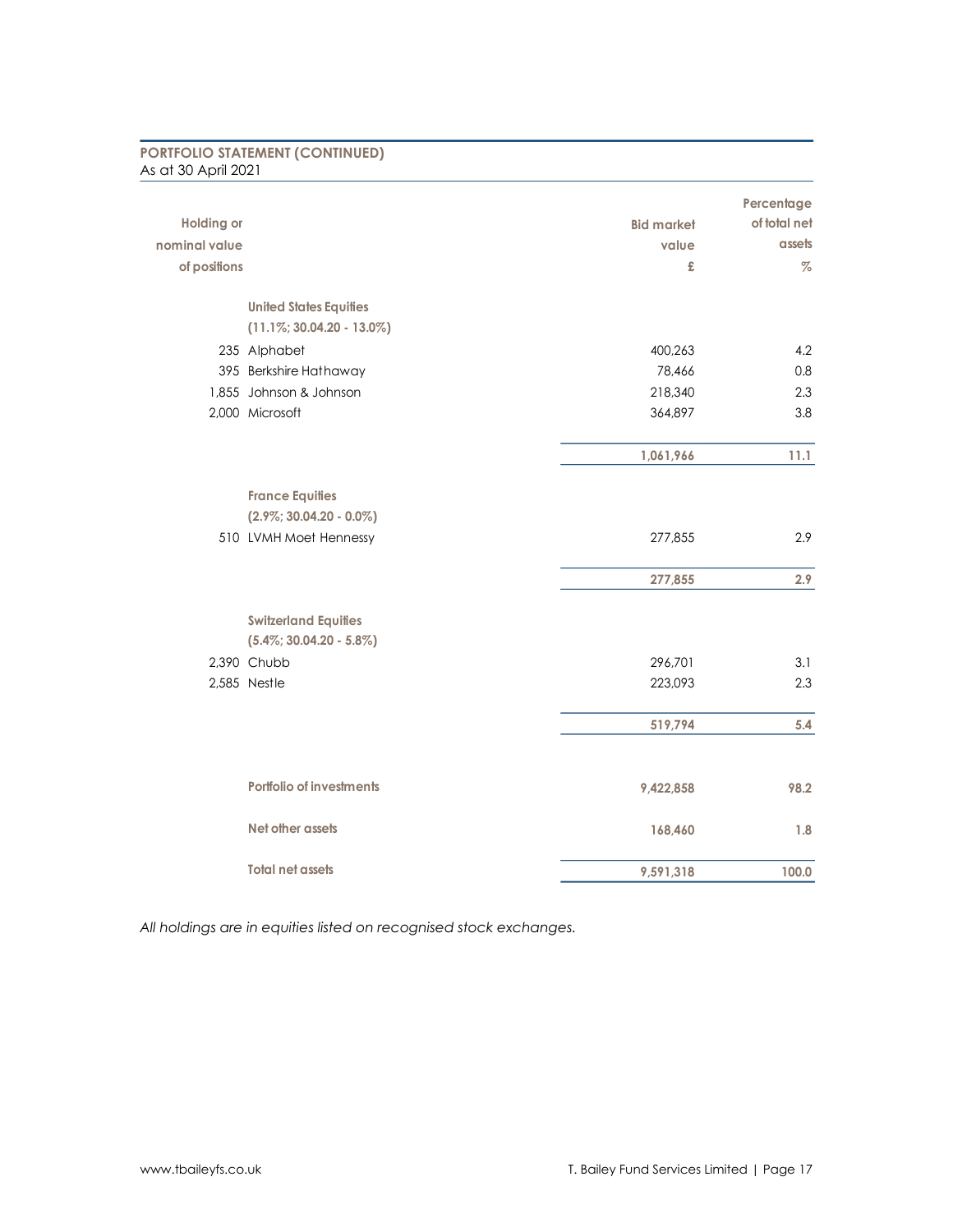# **SUMMARY OF FUND PERFOMANCE**

| <b>B</b> Income Shares                                                                                                                  | 1 May 2020 to<br>30 April 2021<br>(pence per share) | 1 May 2019 to<br>30 April 2020<br>(pence per share) | 14 May 2018 $^1$ to<br>30 April 2019<br>(pence per share) |
|-----------------------------------------------------------------------------------------------------------------------------------------|-----------------------------------------------------|-----------------------------------------------------|-----------------------------------------------------------|
| Change in net assets per share<br>Opening net asset value per share                                                                     | 91.75                                               | 101.57                                              | 100.00                                                    |
| Return before operating charges*<br>Operating charges                                                                                   | 24.78<br>(1.07)                                     | (6.32)<br>(1.18)                                    | 4.75<br>(1.19)                                            |
| Return after operating charges*                                                                                                         | 23.71                                               | (7.50)                                              | 3.56                                                      |
| Distributions on income shares                                                                                                          | (1.85)                                              | (2.32)                                              | (1.99)                                                    |
| Closing net asset value per share                                                                                                       | 113.61                                              | 91.75                                               | 101.57                                                    |
| * after direct transaction costs of:                                                                                                    | 0.14                                                | 0.29                                                | 0.63                                                      |
| Performance<br>Return after charges                                                                                                     | 25.84%                                              | $(7.38)\%$                                          | 3.56%                                                     |
| Other information<br>Closing net asset value<br>Closing number of shares<br>Operating charges (p.a.)<br>Direct transaction costs (p.a.) | £4,690,244<br>4,128,266<br>1.06%<br>0.14%           | £3,126,997<br>3,408,062<br>1.15%<br>0.28%           | £2,521,598<br>2,482,584<br>1.25%<br>0.65%                 |
| <b>Prices</b><br>Highest published share price<br>Lowest published share price                                                          | 114.83<br>90.78                                     | 114.54<br>77.24                                     | 103.01<br>89.30                                           |

*<sup>1</sup> Launch date of the Fund.*

*Past performance is not a reliable indicator of future results. Investors are reminded that the price of shares and the revenue derived from them is not guaranteed and may go down as well as up.*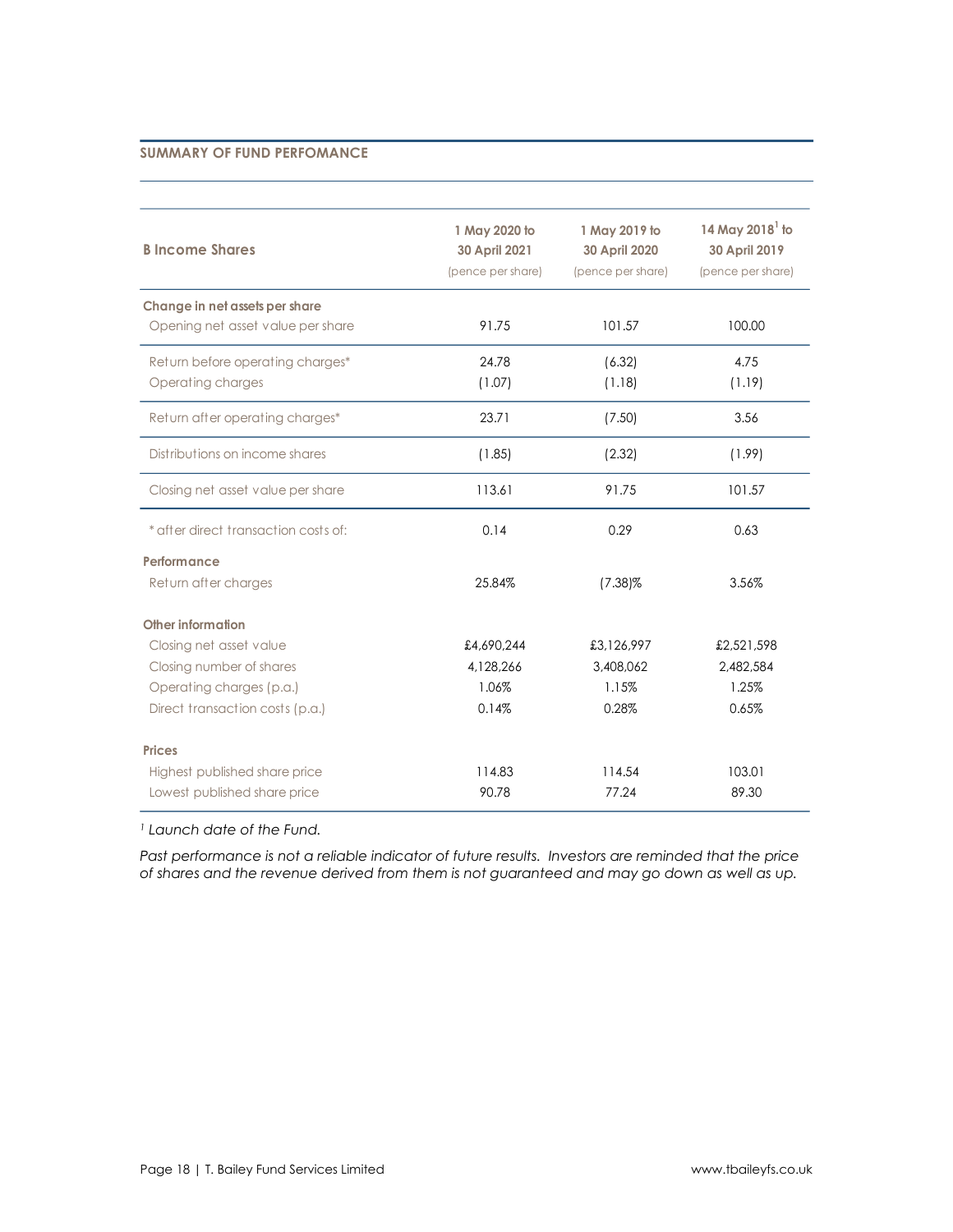# **SUMMARY OF FUND PERFOMANCE (CONTINUED)**

| <b>B Accumulation Shares</b>                  | 1 May 2020 to<br>30 April 2021<br>(pence per share) | 1 May 2019 to<br>30 April 2020<br>(pence per share) | 14 May 2018 $^1$ to<br>30 April 2019<br>(pence per share) |
|-----------------------------------------------|-----------------------------------------------------|-----------------------------------------------------|-----------------------------------------------------------|
| Change in net assets per share                |                                                     |                                                     |                                                           |
| Opening net asset value per share             | 95.88                                               | 103.64                                              | 100.00                                                    |
| Return before operating charges*              | 26.05                                               | (6.55)                                              | 4.84                                                      |
| Operating charges                             | (1.12)                                              | (1.21)                                              | (1.20)                                                    |
| Return after operating charges*               | 24.93                                               | (7.76)                                              | 3.64                                                      |
| <b>Distributions</b>                          | (1.94)                                              | (2.38)                                              | (2.00)                                                    |
| Retained distributions on accumulation shares | 1.94                                                | 2.38                                                | 2.00                                                      |
| Closing net asset value per share             | 120.81                                              | 95.88                                               | 103.64                                                    |
| * after direct transaction costs of:          | 0.14                                                | 0.30                                                | 0.63                                                      |
| Performance                                   |                                                     |                                                     |                                                           |
| Return after charges                          | 26.00%                                              | $(7.49)$ %                                          | 3.64%                                                     |
| Other information                             |                                                     |                                                     |                                                           |
| Closing net asset value                       | £4,901,074                                          | £3,951,852                                          | £2,441,586                                                |
| Closing number of shares                      | 4.056.772                                           | 4,121,757                                           | 2,355,883                                                 |
| Operating charges (p.a.)                      | 1.06%                                               | 1.15%                                               | 1.25%                                                     |
| Direct transaction costs (p.a.)               | 0.14%                                               | 0.28%                                               | 0.65%                                                     |
| <b>Prices</b>                                 |                                                     |                                                     |                                                           |
| Highest published share price                 | 121.12                                              | 118.23                                              | 103.82                                                    |
| Lowest published share price                  | 94.84                                               | 79.73                                               | 90.01                                                     |

*<sup>1</sup> Launch date of the Fund.*

*Past performance is not a reliable indicator of future results. Investors are reminded that the price of shares and the revenue derived from them is not guaranteed and may go down as well as up.*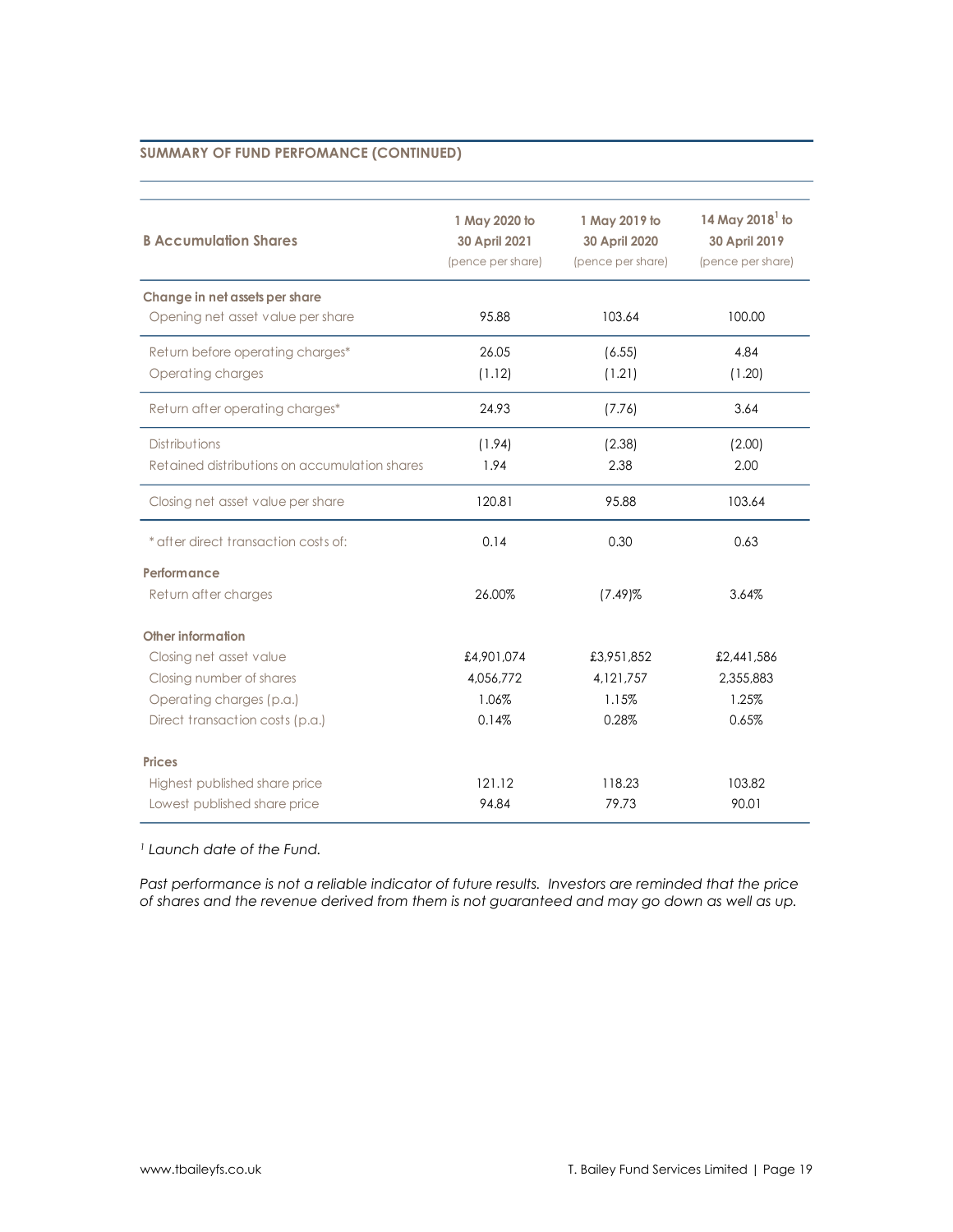# **STATEMENT OF TOTAL RETURN** For the year ended 30 April 2021

|                                                                                                    |                |           | 30.04.21   | 30.04.20   |
|----------------------------------------------------------------------------------------------------|----------------|-----------|------------|------------|
|                                                                                                    | <b>Notes</b>   | £         | £          | £          |
| Income                                                                                             |                |           |            |            |
| Net capital gains/(losses)                                                                         | $\overline{2}$ |           | 1,844,553  | (786, 196) |
| Revenue                                                                                            | 3              | 152,076   |            | 152,181    |
| Expenses                                                                                           | 4              | (83, 464) |            | (74, 433)  |
| Interest payable and similar charges                                                               | 6              | (32)      |            |            |
| Net revenue before taxation                                                                        |                | 68,580    |            | 77,748     |
| Taxation                                                                                           | 5              | (4, 332)  |            | (2,919)    |
| Net revenue after taxation                                                                         |                |           | 64,248     | 74,829     |
| Total return/(loss) before distributions                                                           |                |           | 1,908,801  | (711, 367) |
| Distributions                                                                                      | 6              |           | (147, 755) | (148,615)  |
| Change in net assets attributable to shareholders from<br>investment activities                    |                |           | 1,761,046  | (859, 982) |
| STATEMENT OF CHANGE IN NET ASSETS ATTRIBUTABLE TO SHAREHOLDERS<br>For the year ended 30 April 2021 |                |           |            |            |
|                                                                                                    |                |           | 30.04.21   | 30.04.20   |
|                                                                                                    | <b>Notes</b>   | £         | £          | £          |
| Opening net assets attributable to shareholders                                                    |                |           | 7,078,849  | 4,963,184  |
| Movements due to sales and purchases of shares:                                                    |                |           |            |            |
| Amounts receivable on issue of shares                                                              |                | 1,515,764 |            | 3,011,784  |
| Amounts payable on cancellation of shares                                                          |                | (842,705) |            | (120,700)  |
|                                                                                                    |                |           | 673,059    | 2,891,084  |
| Change in net assets attributable to shareholders from                                             |                |           |            |            |
| investment activities                                                                              |                |           | 1,761,046  | (859,982)  |
| Retained distributions on accumulation shares                                                      | 6              |           | 78,364     | 84,563     |
| Closing net assets attributable to shareholders                                                    |                |           | 9,591,318  | 7,078,849  |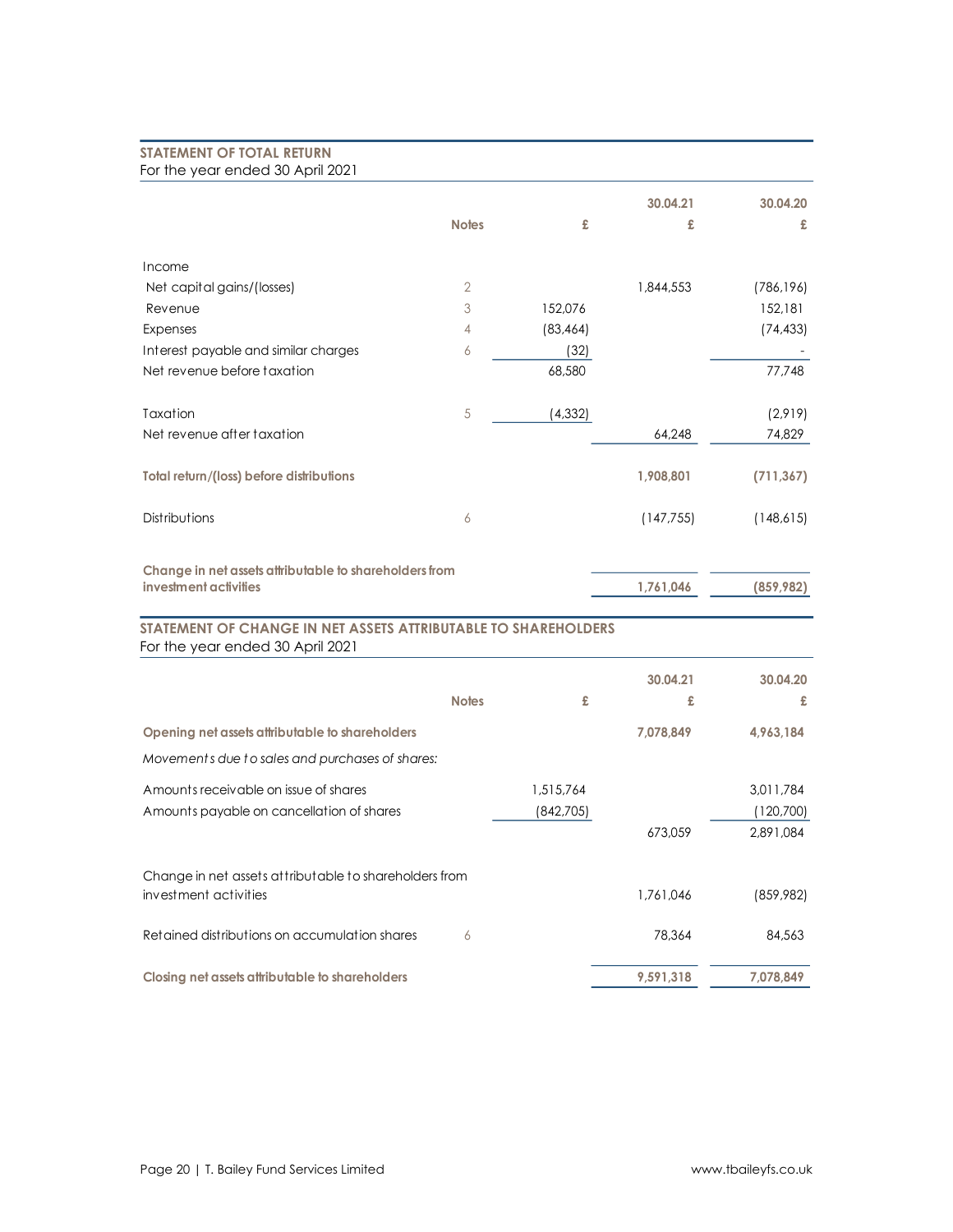# **BALANCE SHEET** As at 30 April 2021

| $1.9$ GI 00 $1.9$ HII 2021              |              |           |           |
|-----------------------------------------|--------------|-----------|-----------|
|                                         | <b>Notes</b> | 30.04.21  | 30.04.20  |
|                                         |              | £         | £         |
| Assets:                                 |              |           |           |
| <b>Fixed assets:</b>                    |              |           |           |
| Investments                             |              | 9,422,858 | 6,818,168 |
| <b>Current assets:</b>                  |              |           |           |
| Debtors                                 | 7            | 28,771    | 36,598    |
| Cash and bank balances                  | 8            | 195,616   | 280,839   |
| <b>Total assets</b>                     |              | 9,647,245 | 7,135,605 |
| Liabilities:                            |              |           |           |
| <b>Creditors</b>                        |              |           |           |
| Distribution payable on income shares   | 6            | 38,123    | 38,725    |
| Other creditors                         | 9            | 17,804    | 18,031    |
| <b>Total liabilities</b>                |              | 55,927    | 56,756    |
| Net assets attributable to shareholders |              | 9,591,318 | 7,078,849 |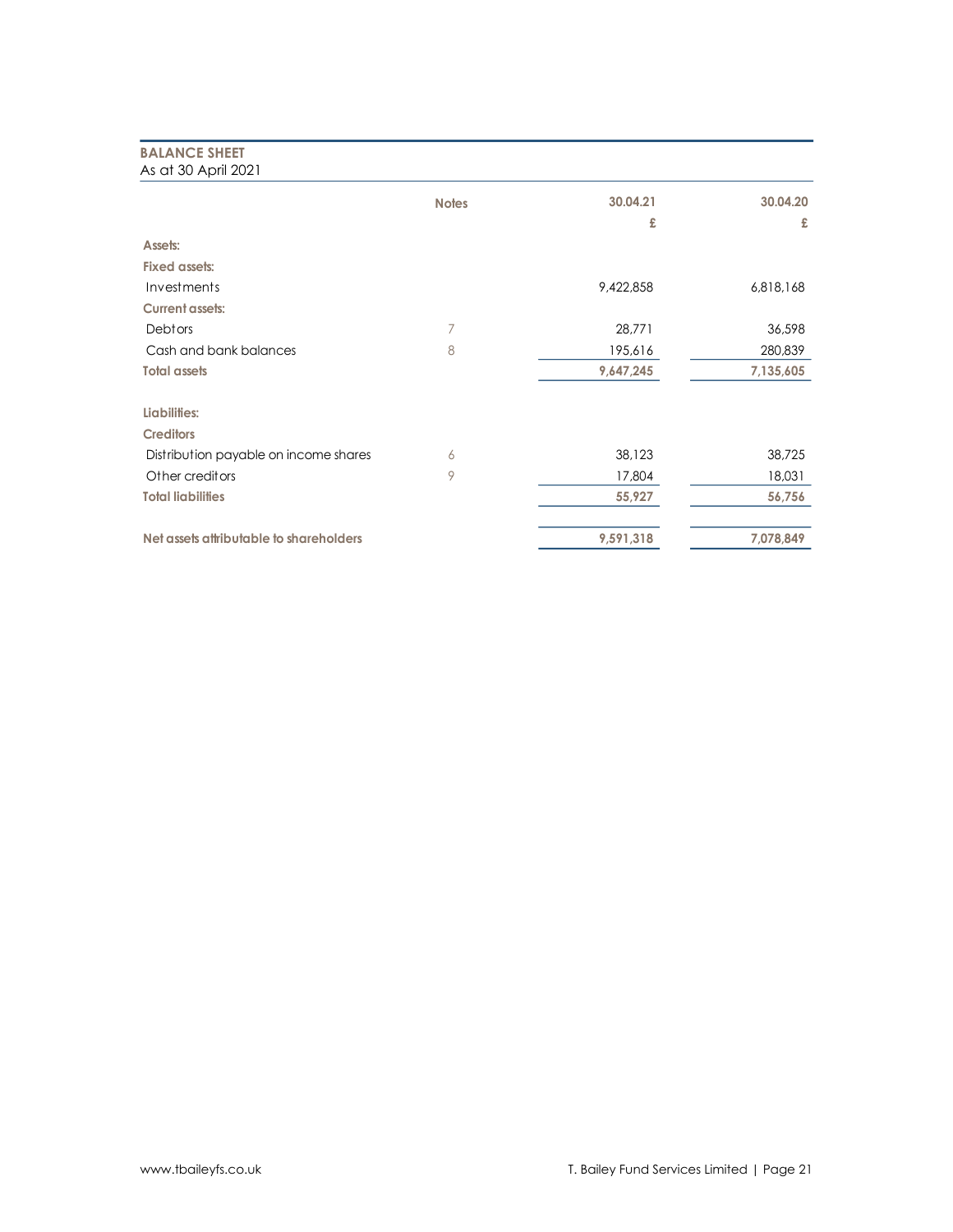#### **1. Accounting policies**

#### **(a) Basis of accounting**

The financial statements have been prepared under the historical cost basis, as modified by the revaluation of investments, and in accordance with Financial Reporting Standard 102 (FRS 102) and in accordance with the Statement of Recommended Practice (SORP) for Financial Statements of UK Authorised Funds issued by the Investment Association in May 2014.

As described in the Statement of the Authorised Corporate Director's Responsibilities, the ACD continues to adopt the going concern basis in the preparation of the financial statements of the Fund.

#### **(b) Functional currency**

The functional currency used in the financial statements is Pound Sterling because it is the currency of the primary economic environment in which the Fund operates.

#### **(c) Recognition of revenue**

Dividends on holdings, net of any irrecoverable tax, are recognised when the underlying investment is quoted ex-dividend. Bank interest is accounted for on an accruals basis.

All revenue is recognised on the condition that the flow of economic benefits is probable and the amount can be measured reliably.

# **(d) Treatment of stock and special dividends**

Stock dividends are credited to the capital account when the underlying investment is quoted ex-dividend. The cash equivalent is then transferred to the revenue account and forms part of the distributable revenue.

The allocation of special dividends is considered on a case-by-case basis in determining whether the dividend is to be treated as revenue or capital.

#### **(e) Treatment of expenses**

All expenses, net of any associated tax effect, are allocated to the capital account with the exception of bank interest and transaction charges relating to the payment of revenue, which are allocated to the revenue account on an accruals basis.

# **(f) Allocation of revenue and expenses to multiple share classes**

Any assets or liabilities not attributable to a particular share class are allocated by the ACD in a manner which is considered fair to shareholders in general, usually pro-rata based on the net asset values of the relevant share classes.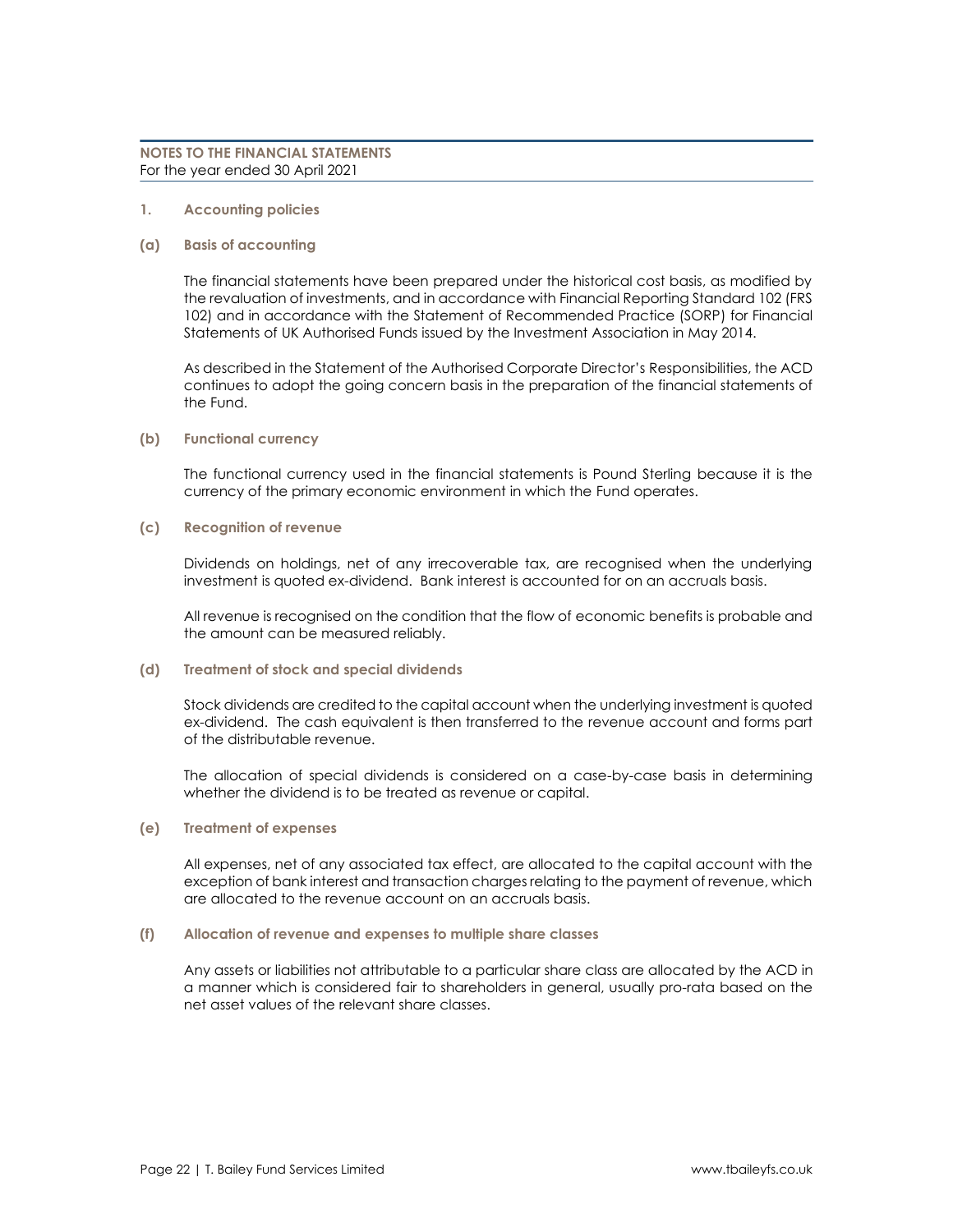# **1. Accounting policies (continued)**

# **(g) Taxation/deferred taxation**

Corporation tax is provided for on taxable revenue, less deductible expenses, at a rate of 20%. This is the rate that has been enacted or substantially enacted by the balance sheet date.

Deferred tax is provided for in respect of all items that have been included in these financial statements that will be included in future periods for taxation purposes, other than those timing differences regarded as permanent. Any liability to deferred tax is provided for at the rate of tax expected to apply.

# **(h) Distribution policy**

Revenue produced by the Fund's underlying investments is distributed semi-annually. At the end of each period, the revenue plus an adjustment for expenses allocated to capital, is accumulated/distributed at the discretion of the Investment Manager as per the Prospectus.

# **(i) Exchange rates**

Assets and liabilities in overseas currencies at the year-end are translated into Pound Sterling at the latest available rates of exchange on the balance sheet date. Transactions in overseas currencies occurring during the year are recorded at the rate of exchange on the date of the transaction.

# **(j) Financial instruments**

Financial assets and financial liabilities are recognised in the Fund's balance sheet when the Fund becomes a party to the contractual provisions of the instrument.

Financial assets and financial liabilities are initially recognised at transaction price (including transaction costs) and subsequently measured at amortised cost, except for the Fund's investments classified as financial assets at fair value through profit or loss, which are initially recognised at fair value (excluding transaction costs).

The investments are measured at closing prices on the balance sheet date, with any gains or losses arising on measurement recognised in the Statement of Total Return. If closing prices are not available, the latest available prices are used. If separate offer and bid prices are quoted for shares or units, then the bid price is used. If no price or recent available price exists, the investments are valued at a price which, in the opinion of the ACD, reflects the fair value of the asset. This may involve the use of an appropriate valuation technique/methodology.

The ACD did not apply any critical accounting judgements and key sources of estimation and uncertainty.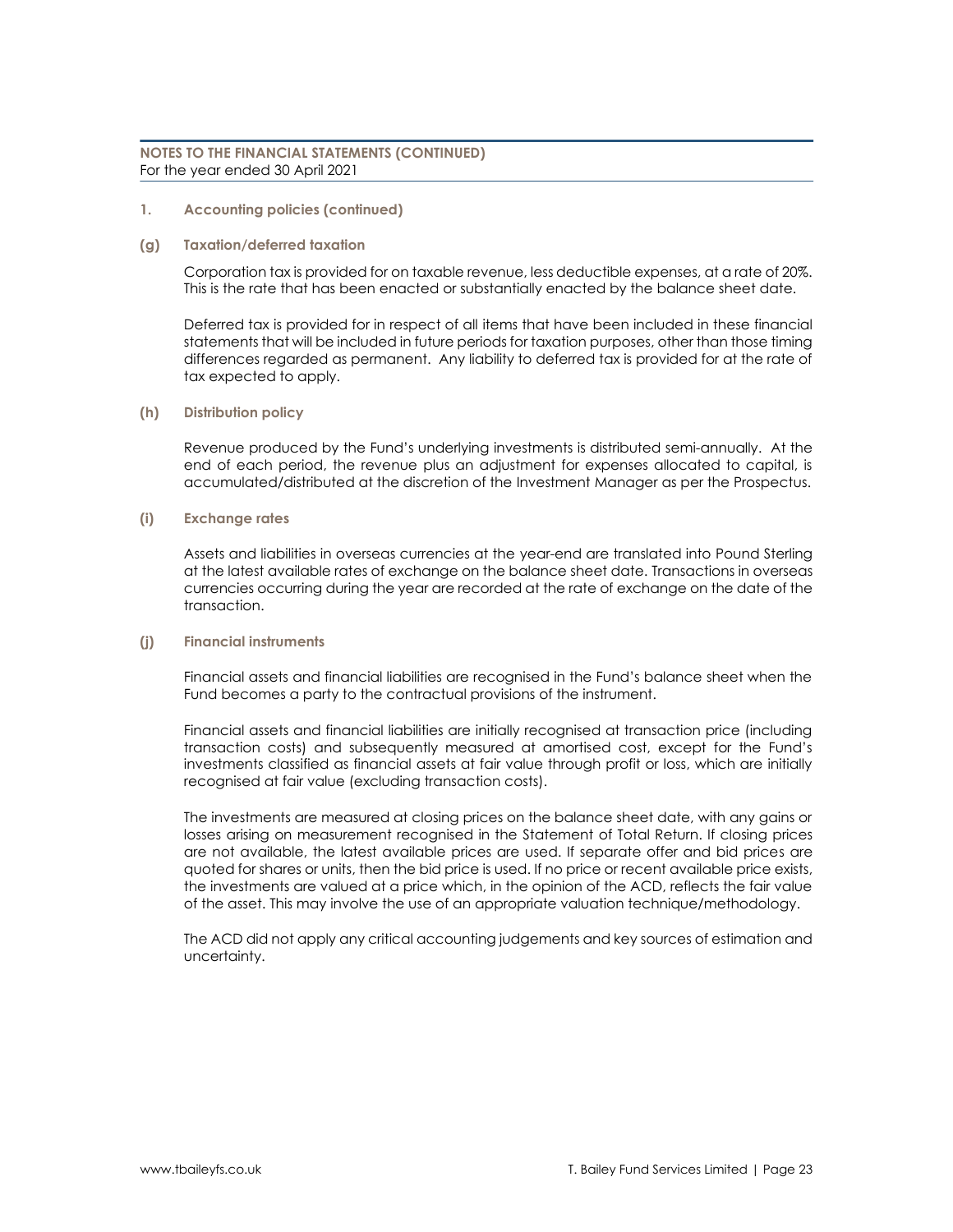# **2. Net capital gains/(losses)**

**3. Revenue**

|                                  | 30.04.21   | 30.04.20   |
|----------------------------------|------------|------------|
|                                  | £          | £          |
| Non-derivative securities        | 1,958,907  | (832,568)  |
| Currency (losses)/gains          | (112, 266) | 48,035     |
| <b>Transaction charges</b>       | (2,088)    | (1,663)    |
| Net capital gains/(losses)       | 1,844,553  | (786, 196) |
| Revenue                          |            |            |
|                                  | 30.04.21   | 30.04.20   |
|                                  | £          | £          |
| UK franked dividends             | 128,053    | 131,798    |
| UK unfranked dividends           |            | 3,209      |
| Overseas dividends               | 23,996     | 17,161     |
| Unfranked revenue currency gains | 27         | 13         |
| <b>Total revenue</b>             | 152,076    | 152,181    |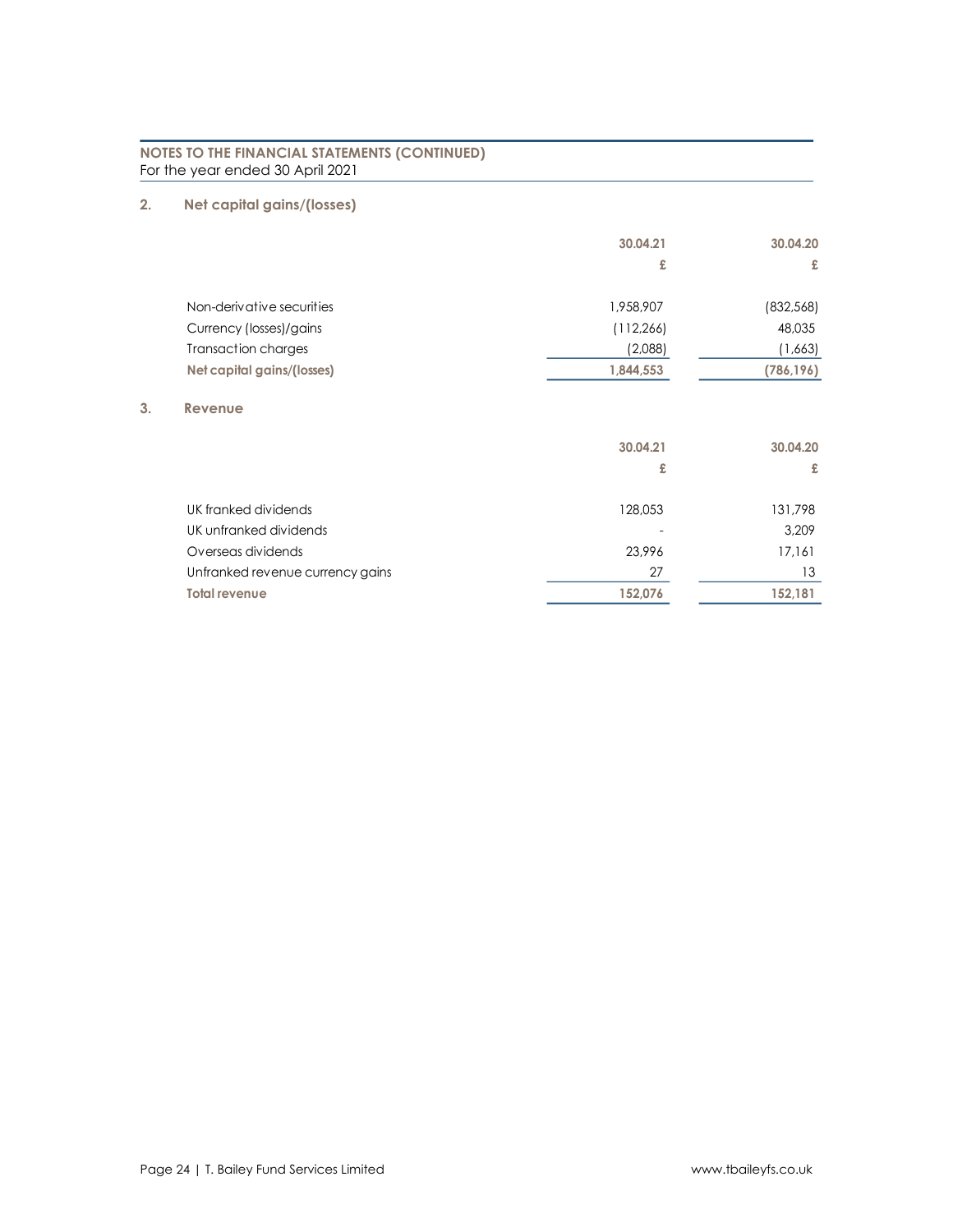# **4. Expenses**

|                                                                                             | 30.04.21 | 30.04.20 |
|---------------------------------------------------------------------------------------------|----------|----------|
|                                                                                             | £        | £        |
| Payable to the ACD, associates of the ACD and<br>agents of either:                          |          |          |
| Annual management charge                                                                    | 60.503   | 49,015   |
| <b>Registration fees</b>                                                                    | 1.389    | 1.859    |
| Administration fees                                                                         | 6,841    | 6,464    |
|                                                                                             | 68,733   | 57,338   |
| Payable to the Depositary, associates of the<br>Depositary and agents of either:            |          |          |
| Deposit ary's fees                                                                          | 5,989    | 6,011    |
| Safe custody fees                                                                           | 202      | 163      |
|                                                                                             | 6,191    | 6,174    |
| Other expenses:                                                                             |          |          |
| Audit fee                                                                                   | 5,220    | 7,404    |
| Tax fee                                                                                     | 2,780    | 2,352    |
| FCA fee                                                                                     | 168      | 269      |
| Other expenses                                                                              | 372      | 896      |
|                                                                                             | 8,540    | 10,921   |
| <b>Total expenses</b>                                                                       | 83,464   | 74,433   |
|                                                                                             | 30.04.21 | 30.04.20 |
|                                                                                             | £        | £        |
| Fees payable to the company auditor for the audit<br>of the company's financial statements: |          |          |
| Total audit fee                                                                             | 5,220    | 7,404    |
| Total non audit fees - Tax compliance services                                              | 2,780    | 2,352    |
|                                                                                             |          |          |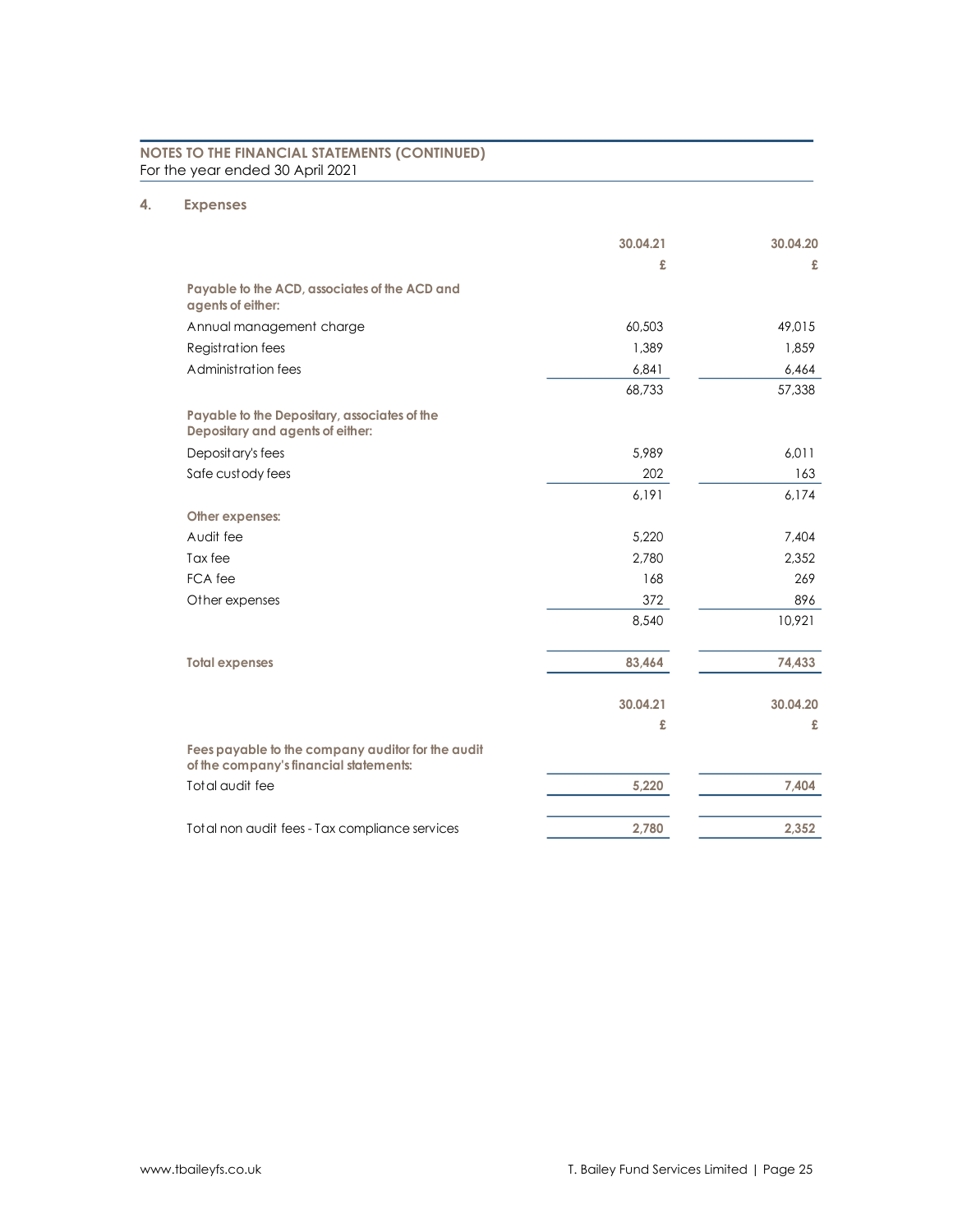**5. Taxation**

# **(a) Analysis of the charge in the year**

|                                                | 30.04.21 | 30.04.20 |
|------------------------------------------------|----------|----------|
|                                                | £        | £        |
| Analysis of the tax charge in the year         |          |          |
| Overseas tax                                   | 4,332    | 2,919    |
| Total current tax for the year (see note 5(b)) | 4,332    | 2,919    |
|                                                |          |          |
| Deferred tax (see note 5(c))                   | ۰        |          |
| Total taxation for the year                    | 4,332    | 2.919    |

Corporation tax has been provided at a rate of 20%.

# **(b) Factors affecting the current taxation charge for the year**

The taxation assessed for the year is lower than the standard rate of corporation tax in the UK for an authorised Open-Ended Investment Company (20%). The differences are explained below:

|                                                    | 30.04.21  | 30.04.20 |
|----------------------------------------------------|-----------|----------|
|                                                    | £         | £        |
|                                                    |           |          |
| Net revenue before taxation                        | 68,580    | 77,748   |
|                                                    |           |          |
| Corporation tax at 20%                             | 13.716    | 15,550   |
|                                                    |           |          |
| <b>Effects of:</b>                                 |           |          |
| Revenue not subject to taxation                    | (30, 410) | (29,792) |
| Excess expenses for which no relief taken          | 16,694    | 14,242   |
| Overseas taxation                                  | 4,332     | 2,919    |
| Current tax charge for the year (see note $5(a)$ ) | 4,332     | 2,919    |

# **(c) Provision for deferred tax**

As at 30 April 2021, the Fund had surplus management expenses of £204,679 (30 April 2020:  $£121,210$ . The deferred tax in respect of this would be £40,936 (30 April 2020: £24,242). It is unlikely that the Fund will generate sufficient taxable profits in the future to utilise these expenses and therefore no deferred tax asset has been recognised at the year-end (see note 5(a)).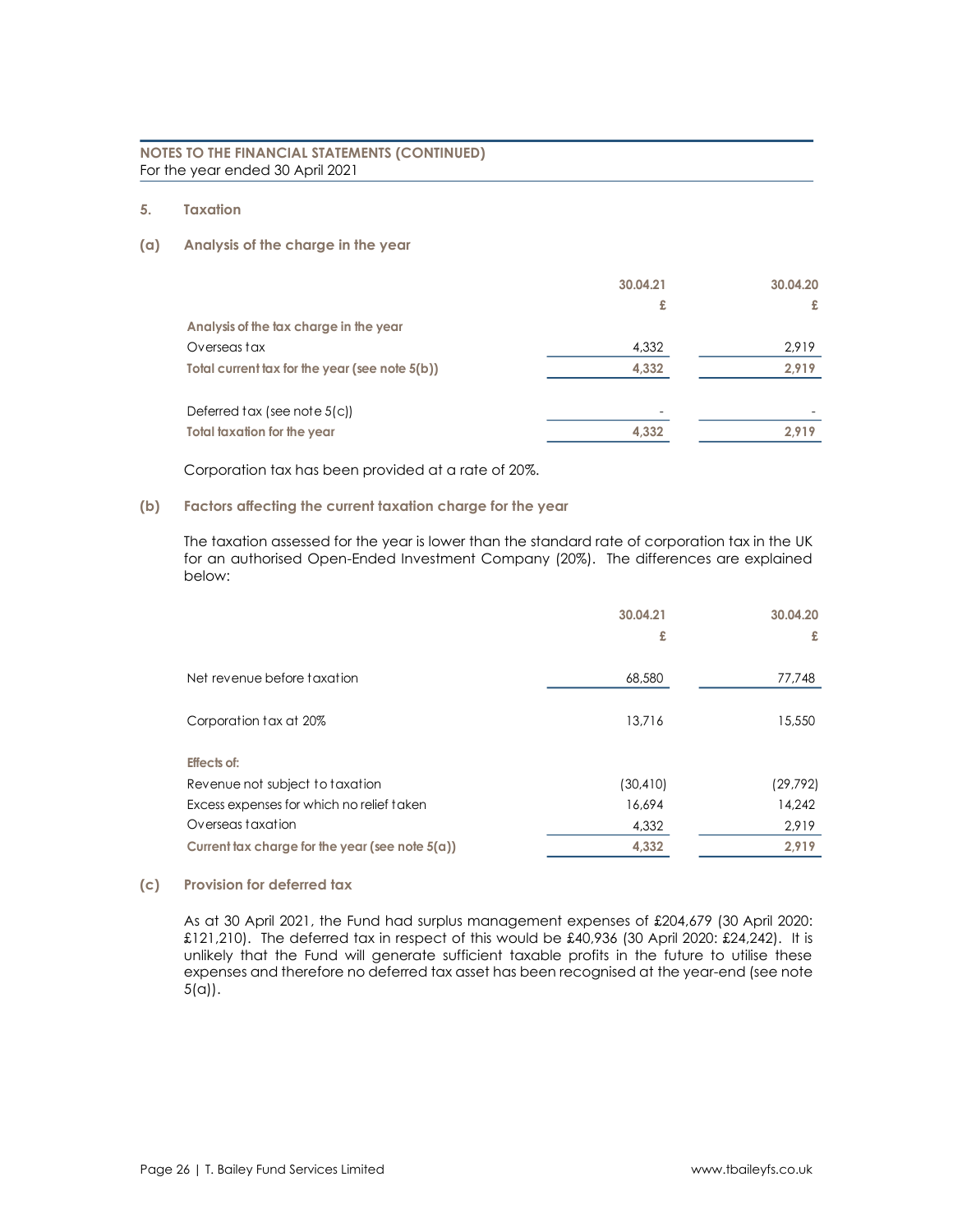# **6. Distributions**

The distributions take account of revenue received on the issue of shares and revenue deducted on the cancellation of shares, and comprise:

|                                                                | 30.04.21 | 30.04.20  |
|----------------------------------------------------------------|----------|-----------|
|                                                                | £        | £         |
| Interim - Income                                               | 36,355   | 38,099    |
| Final - Income                                                 | 38,123   | 38,725    |
|                                                                | 74,478   | 76,824    |
| Interim - Accumulation                                         | 38,824   | 36,241    |
| Final - Accumulation                                           | 39,540   | 48,322    |
|                                                                | 78,364   | 84,563    |
| Add: Revenue deducted on cancellation of shares                | 4,383    | 726       |
| Deduct: Revenue received on issue of shares                    | (9,470)  | (13, 498) |
| Net distribution for the year                                  | 147,755  | 148,615   |
| Interest                                                       | 32       |           |
| <b>Total finance costs</b>                                     | 147,787  | 148,615   |
| Reconciliation of net revenue to net distribution for the year |          |           |
| Net revenue after taxation for the year                        | 64,248   | 74,829    |
| Expenses allocated to capital, net of tax relief               | 83,464   | 73,788    |
| Revenue currency gains/(losses)                                | 43       | (2)       |
| Net distribution for the year                                  | 147,755  | 148,615   |

Details of the distributions per share are set out in the Distribution Tables on page 36.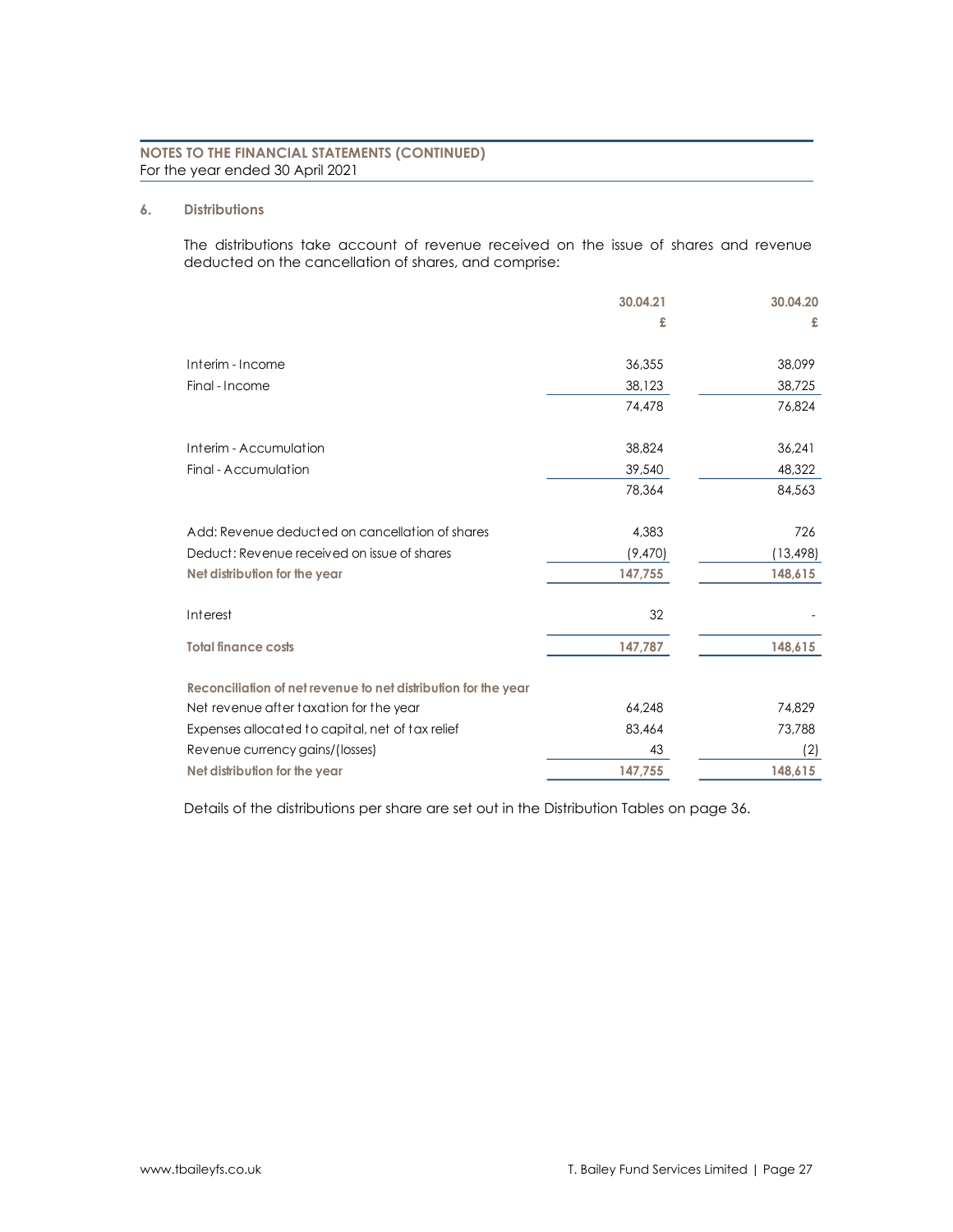# **7. Debtors**

|                                        | 30.04.21 | 30.04.20 |
|----------------------------------------|----------|----------|
|                                        | £        | £        |
| Amounts receivable for issue of shares | 10,246   | 19,395   |
| Accrued revenue                        | 18,525   | 17,203   |
| <b>Total debtors</b>                   | 28,771   | 36,598   |
| <b>Cash and bank balances</b><br>8.    |          |          |
|                                        | 30.04.21 | 30.04.20 |
|                                        | £        | £        |
| Cash and bank balances                 | 195,616  | 280,839  |
| <b>Total cash and bank balances</b>    | 195,616  | 280,839  |
| 9.<br><b>Other creditors</b>           |          |          |
|                                        | 30.04.21 | 30.04.20 |
|                                        | £        | £        |
| Accrued annual management charge       | 5.745    | 4.159    |
| Accrued registration fees              | 119      | 212      |
| Accrued administration fees            | 576      | 542      |
| Accrued deposiatary fees               | 493      | 492      |
| Accrued custody fees                   | 55       | 78       |
| Accrued audit fees                     | 5,220    | 7.404    |
| Accrued tax fees                       | 5,132    | 4,704    |
| Accrued FCA fees                       | 464      | 440      |
| <b>Total creditors</b>                 | 17,804   | 18,031   |

# **10. Related party transactions**

The ACD is regarded as a related party of the Fund. The ACD acts as either agent or principal for the Depositary in respect of all transactions of shares. The aggregate monies received through issue and paid on cancellation are disclosed in the Statement of Change in Net Assets Attributable to Shareholders. As at the balance sheet date, there were no shares held by the ACD, the Depositary or associates of either the ACD or the Depositary.

As at 30 April 2021, one single nominee company held shares equal to 74.64% of the Fund's total Net Asset Value.

Details of transactions occurring during the accounting period with the ACD and the Depositary, and any balances due at the year-end, are fully disclosed in the Notes to the Financial Statements.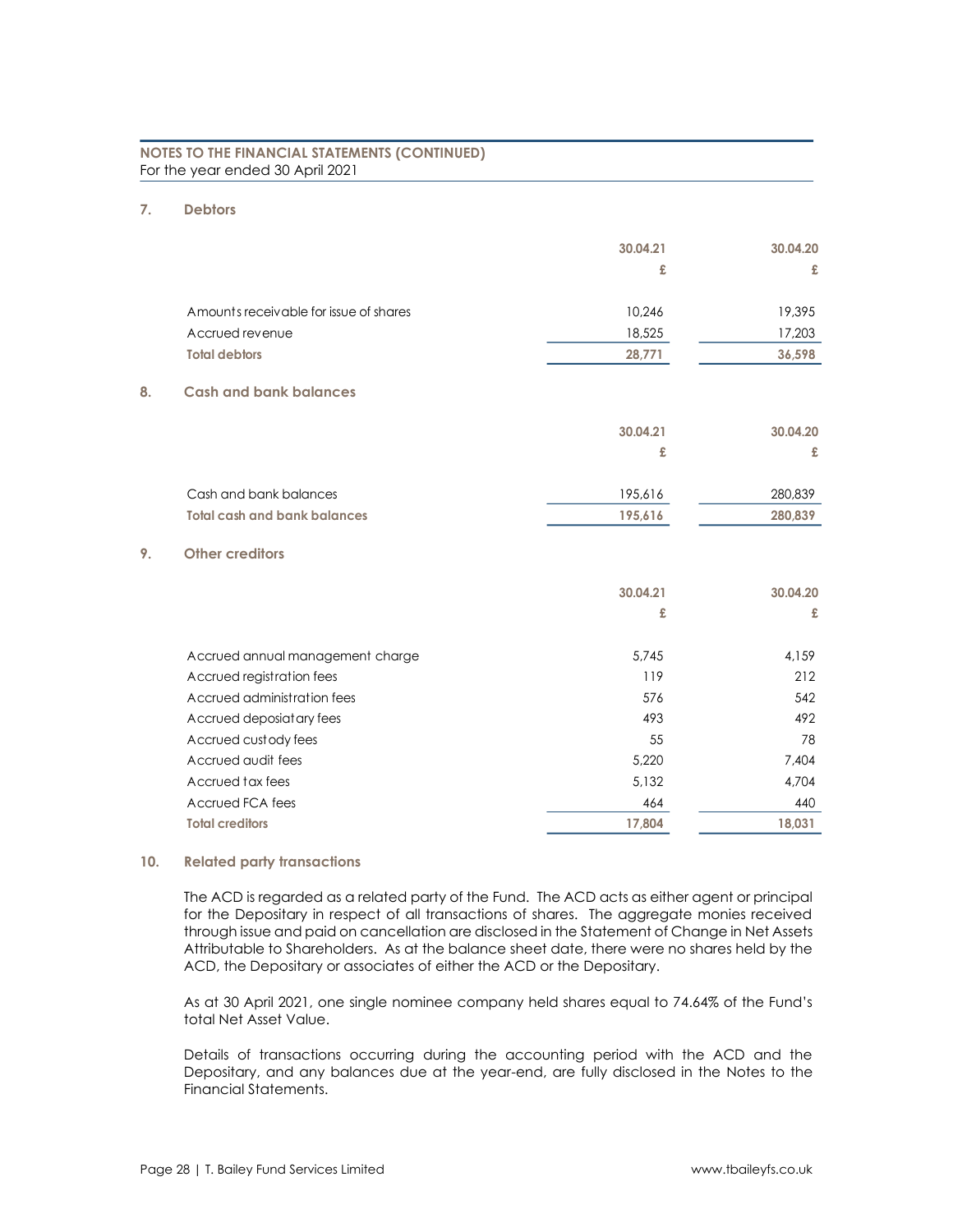# **11. Share classes**

The Fund currently has two share classes. The following table shows a breakdown of the change in shares in issue of each share class in the year:

|                                          | <b>B</b> Income       |
|------------------------------------------|-----------------------|
| Opening shares at the start of the year  | 3,408,061,989         |
| Total creation of shares in the year     | 1,037,135.632         |
| Total cancellation of shares in the year | 316,931.780)          |
| Closing shares at the end of the year    | 4,128,265.841         |
|                                          | <b>B</b> Accumulation |
| Opening shares at the start of the year  | 4, 121, 756, 977      |
| Total creation of shares in the year     | 421,018,104           |
| Total cancellation of shares in the year | (486,003.412)         |
| Closing shares at the end of the year    | 4.056.771.669         |

The annual management charge of each share class is as follows:

| B Income Shares       | $0.75\%$ p.a. |
|-----------------------|---------------|
| B Accumulation Shares | $0.75\%$ p.a. |

The net asset value of each share class, the net asset value per share and the number of shares in each share class are given in the Summary of Fund Performance tables on pages 18 and 19. The distributions per share class are given in the Distribution Tables on page 36. Both share classes have the same rights on winding up.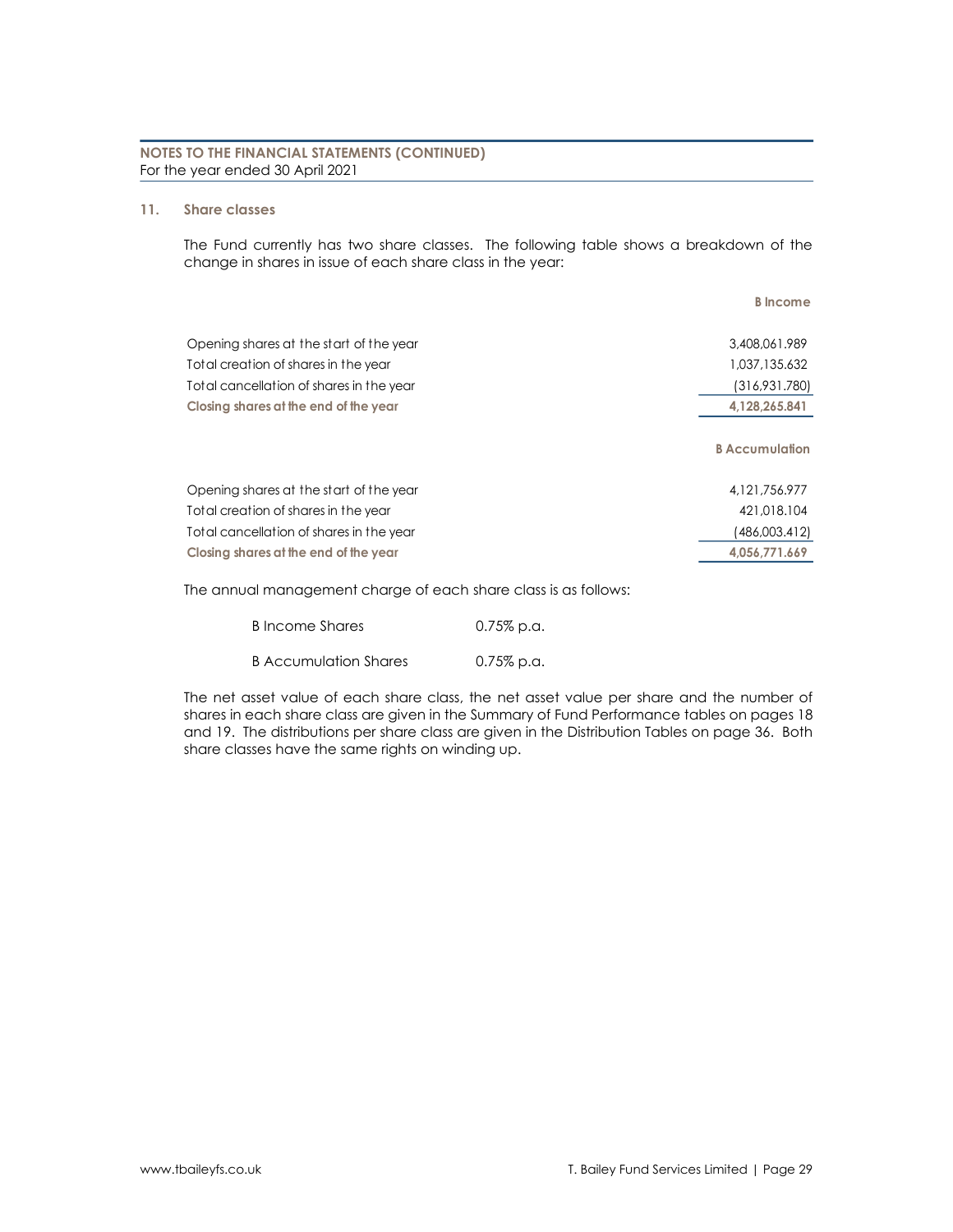# **12. Risk management policies**

In pursuing the investment objectives, financial instruments are held which may expose the Fund to various types of risk. The main risks inherent in the investment portfolio, and the policies for managing these risks, which were applied consistently throughout the year, are set out below:

# **(a) Currency exposures**

The Fund's financial assets are invested in equities and other transferrable securities whose prices are quoted in various different currencies. This gives rise to a direct currency exposure, details of which are shown in the following table.

|                  | Net foreign currency assets at<br><b>30 April 2021</b> |                  | Net foreign currency assets at<br>30 April 2020 |                              |                  |                |
|------------------|--------------------------------------------------------|------------------|-------------------------------------------------|------------------------------|------------------|----------------|
|                  | <b>Monetary</b><br>exposures                           | Non-<br>monetary | Total                                           | <b>Monetary</b><br>exposures | Non-<br>monetary | Total          |
|                  |                                                        | exposures        |                                                 |                              | exposures        |                |
|                  | £'000                                                  | £'000            | £'000                                           | £'000                        | £'000            | £'000          |
| Euro             | ۰                                                      | 278              | 278                                             | 4                            |                  | $\overline{4}$ |
| Swiss Franc      | ٠                                                      | 520              | 520                                             | ٠                            | 204              | 204            |
| <b>US Dollar</b> |                                                        | 1.062            | 1.062                                           | ٠                            | 1.125            | 1.125          |

If GBP to foreign currency exchange rates had strengthened by 10% as at the balance sheet date, the Net Asset Value of the Fund would have decreased by £169,056 (30 April 2020: £120,877). If GBP to foreign currency exchange rates had weakened by 10% as at the balance sheet date, the Net Asset Value of the Fund would have increased by £206,624 (30 April 2020: £147,739). These calculations assume all other variables remain constant. The Investment Manager employs no specific policy to manage currency risk.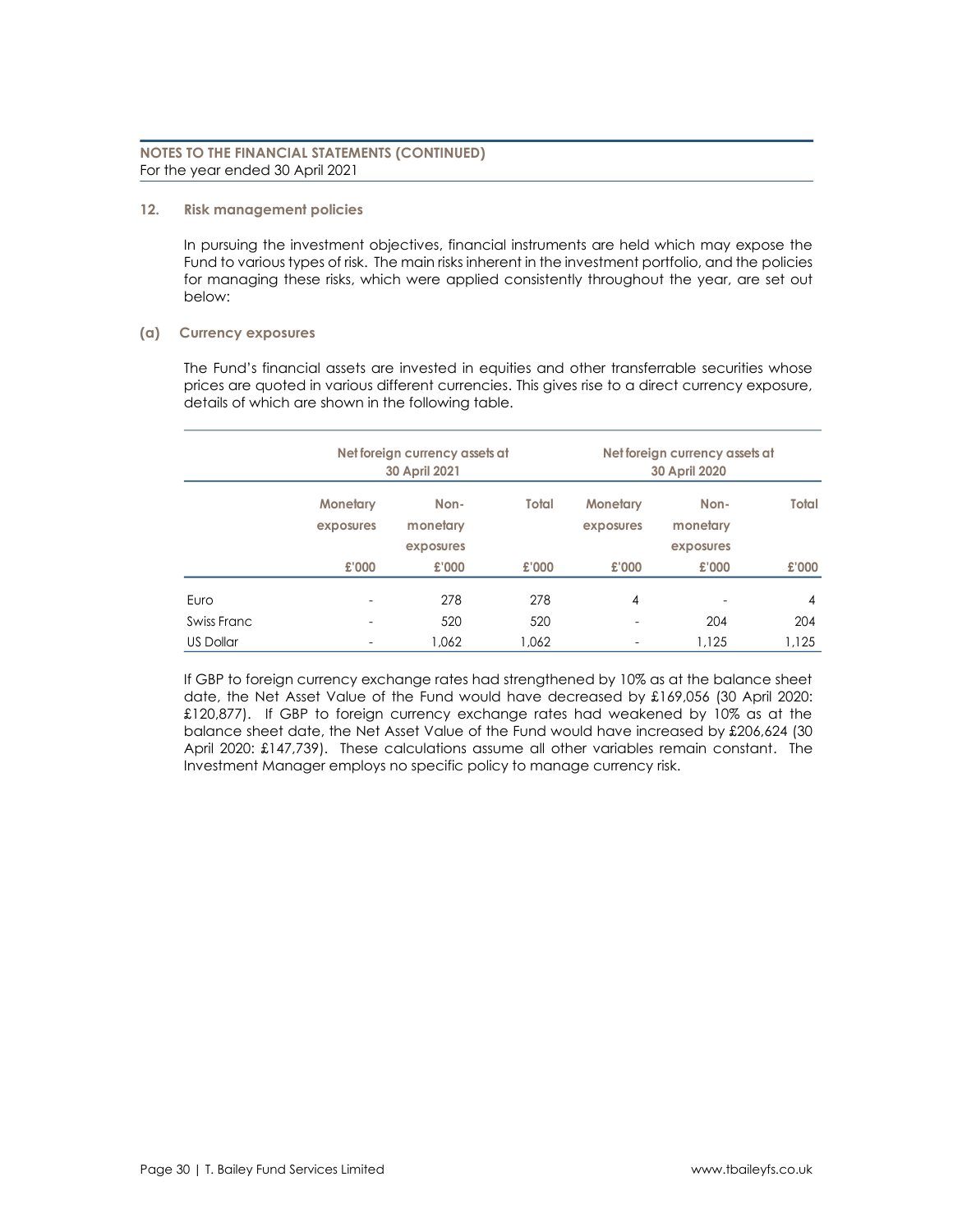**12. Risk management policies (continued)**

# **(b) Cash flow risk and interest rate risk profile of financial assets and liabilities**

The Fund's revenue is mainly received from holdings in equities. The Fund does not have any long-term financial liabilities. The Fund is affected by the impact of movements in interest rates on its own cash balances.

The direct exposure of the Fund to interest rate risk as at the balance sheet date is shown in the following table:

|                  | <b>Floating</b> | <b>Fixed</b>             | <b>Financial</b> | <b>Floating</b>    | <b>Financial</b>   | Total          |
|------------------|-----------------|--------------------------|------------------|--------------------|--------------------|----------------|
|                  |                 |                          |                  |                    |                    |                |
|                  | rate            | rate                     | assets           | rate               | <b>liabilities</b> |                |
|                  | financial       | financial                | not              | financial          | not                |                |
|                  | assets          | assets                   | carrying         | <b>liabilities</b> | carrying           |                |
|                  |                 |                          | <b>interest</b>  |                    | interest           |                |
|                  | £'000           | £'000                    | £'000            | £'000              | £'000              | £'000          |
| 30.04.21         |                 |                          |                  |                    |                    |                |
| Euro             |                 | $\overline{\phantom{a}}$ | 278              |                    |                    | 278            |
| Sterling         | 196             | ۰                        | 7,592            |                    | (56)               | 7,732          |
| Swiss Franc      | ٠               | $\overline{\phantom{a}}$ | 520              |                    | ٠                  | 520            |
| US Dollar        |                 | ٠                        | 1,062            |                    | -                  | 1,062          |
| 30.04.20         |                 |                          |                  |                    |                    |                |
| Euro             | $\overline{4}$  |                          |                  |                    |                    | $\overline{4}$ |
| Sterling         | 277             | ۰                        | 5,526            |                    | (57)               | 5,746          |
| Swiss Franc      | ۰               | ٠                        | 204              | ۰                  | -                  | 204            |
| <b>US Dollar</b> | ٠               | ۰                        | 1,125            | -                  | ٠                  | 1,125          |

Short term debtors and creditors are included as financial assets and liabilities not carrying interest in the above table. The floating rate financial assets and liabilities comprise: Sterling denominated bank account balances that bear interest at the Bank of England base rate less 75 basis points (to a minimum of NIL) and overdrafts that bear interest at the Bank of England base rate plus 100 basis points. Financial assets and liabilities not carrying interest mainly comprise investments that do not have a maturity date.

Changes in interest rates would have no material impact to the valuation of floating rate financial assets or liabilities as at the balance sheet date. Consequently, no sensitivity analysis has been presented.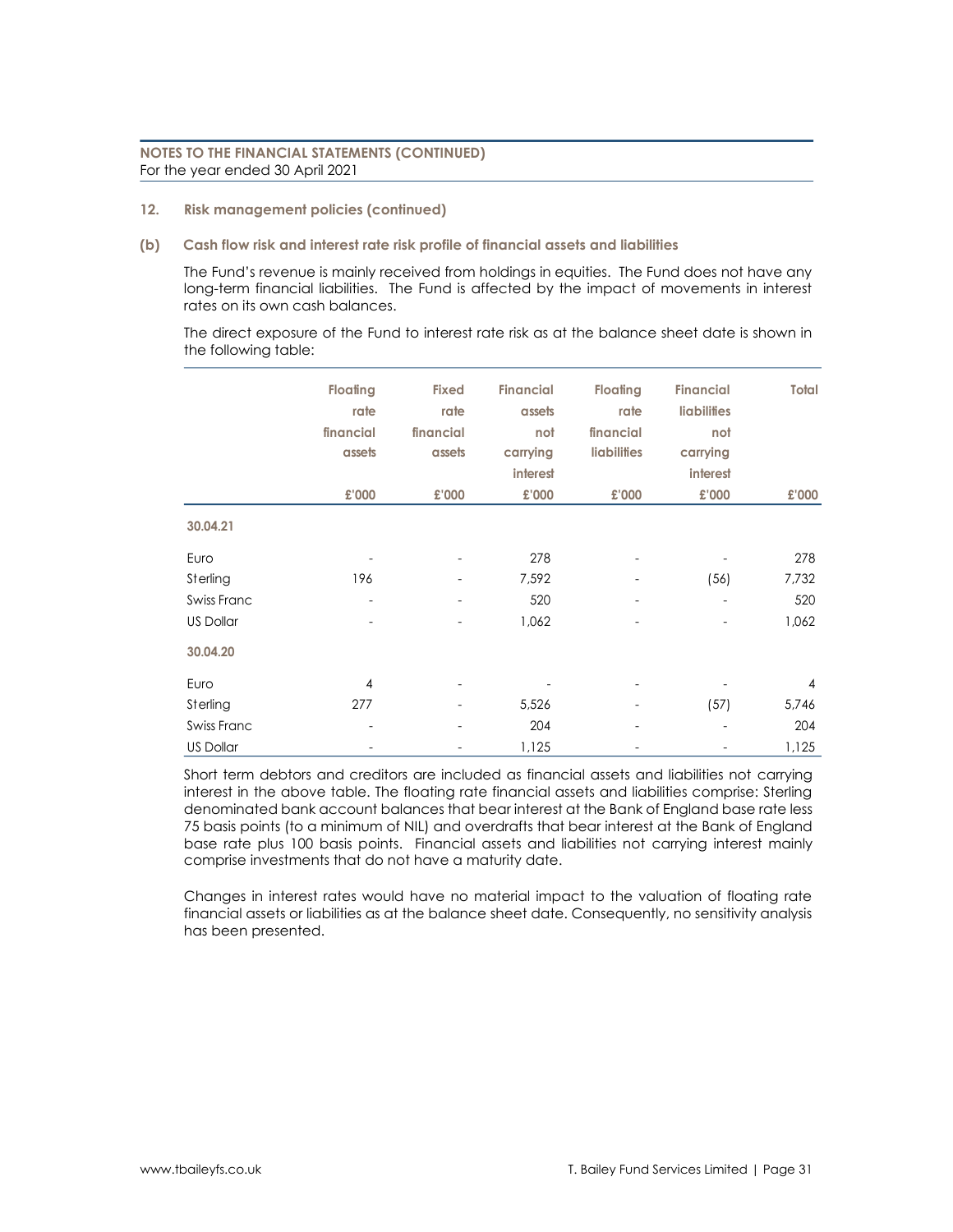- **12. Risk management policies (continued)**
- **(c) Liquidity risk**

All of the Fund's underlying financial assets are considered to be readily realisable. Where investments cannot be realised in time to meet any potential liability, the Fund may borrow up to 10% of its value to ensure settlement. All of the Fund's financial liabilities are payable on demand or in less than one year.

# **(d) Credit risk**

Credit risk is the risk that one party to a financial instrument will cause a financial loss for the other party by failing to discharge an obligation. This includes counterparty and issuer risk. Cash is held with reputable credit institutions and credit risk is assessed on a regular basis.

Certain transactions in securities that the Fund enters into expose it to the risk that the counterparty will not deliver the investment for a purchase, or cash for a sale after the Fund has fulfilled its obligations. The Fund only buys and sells investments through brokers which have been approved by the ACD as an acceptable counterparty and these are reviewed on an ongoing basis.

# **(e) Market price risk**

The Fund's underlying investments are in securities quoted on recognised stock exchanges or traded on regulated markets. The value of shares is not fixed and may go down as well as up. This may be the result of a specific factor affecting the value of an individual share/unit held within an underlying investment or be caused by general market factors (such as government policy or the health of the underlying economy) which can affect the entire portfolio.

The Investment Manager seeks to minimise these risks by holding a diversified portfolio of investments in line with the investment objectives. In addition, the management of the Fund complies with the Financial Conduct Authority's Collective Investment Schemes sourcebook, which includes rules prohibiting a holding greater than 20% of the assets of the Fund in any one underlying investment.

If the value of shares/units in the underlying investments were to increase or decrease by 10% the change in the Net Asset Value of the Fund would be £942,286 (30 April 2020: £681,816). This calculation assumes all other variables remain constant.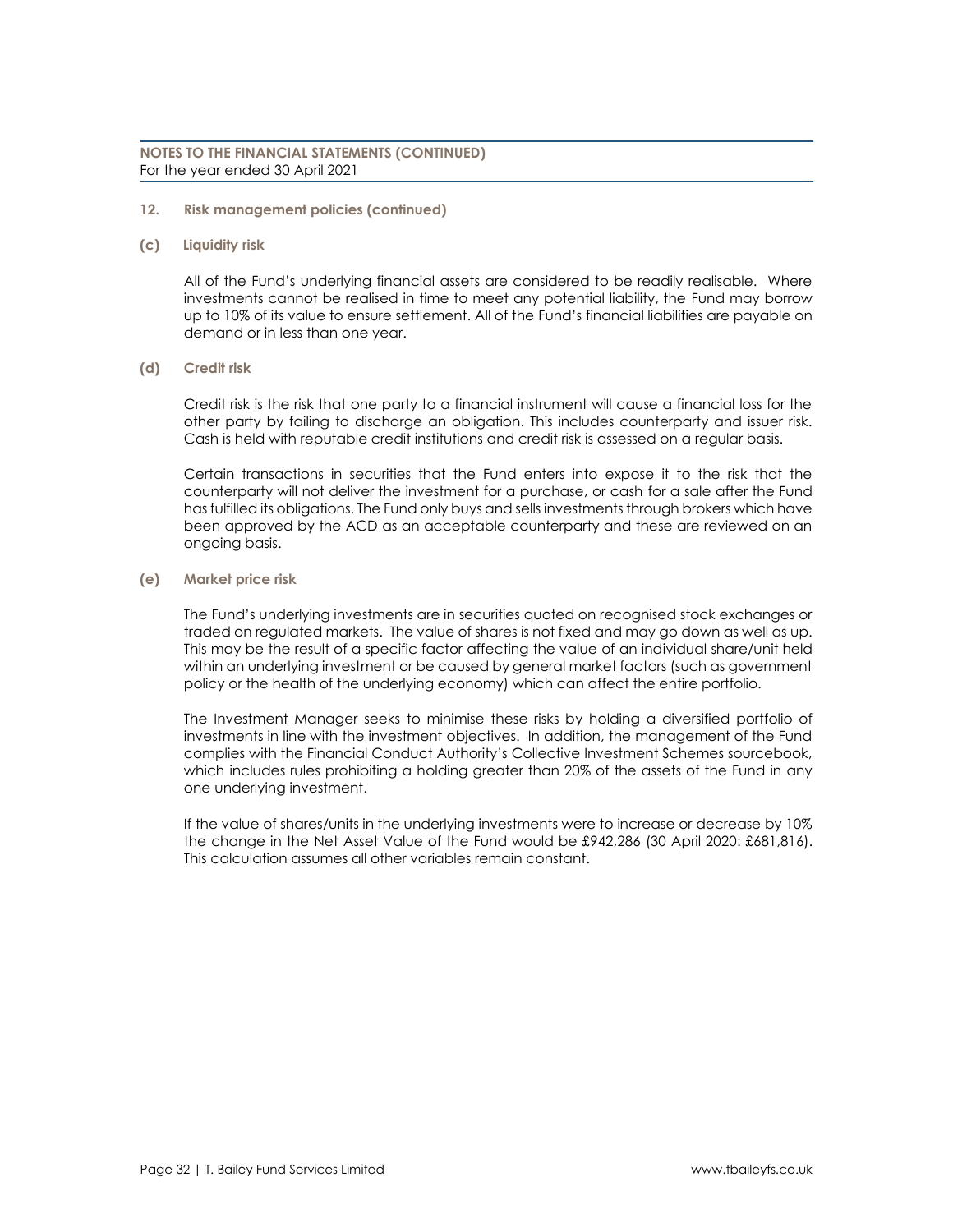- **12. Risk management policies (continued)**
- **(f) Fair value of financial assets and liabilities**

|                                 | <b>INVESTMENT ASSETS</b> |               |  |
|---------------------------------|--------------------------|---------------|--|
|                                 | 30 April 2021            | 30 April 2020 |  |
| <b>Valuation technique</b>      | £                        | £             |  |
| Level 1: Quoted Prices          | 9,422,858                | 6,818,168     |  |
| Level 2: Observable Market Data |                          |               |  |
| Level 3: Unobservable Data      |                          |               |  |
|                                 | 9,422,858                | 6,818,168     |  |

As at the year-end there were no investment liabilities (30 April 2020: £nil). There is no material difference between the value of the financial assets and liabilities, as shown in the balance sheet, and their fair value.

# **(g) Commitments on derivatives**

No derivatives were held at the balance sheet date (30 April 2020: £nil).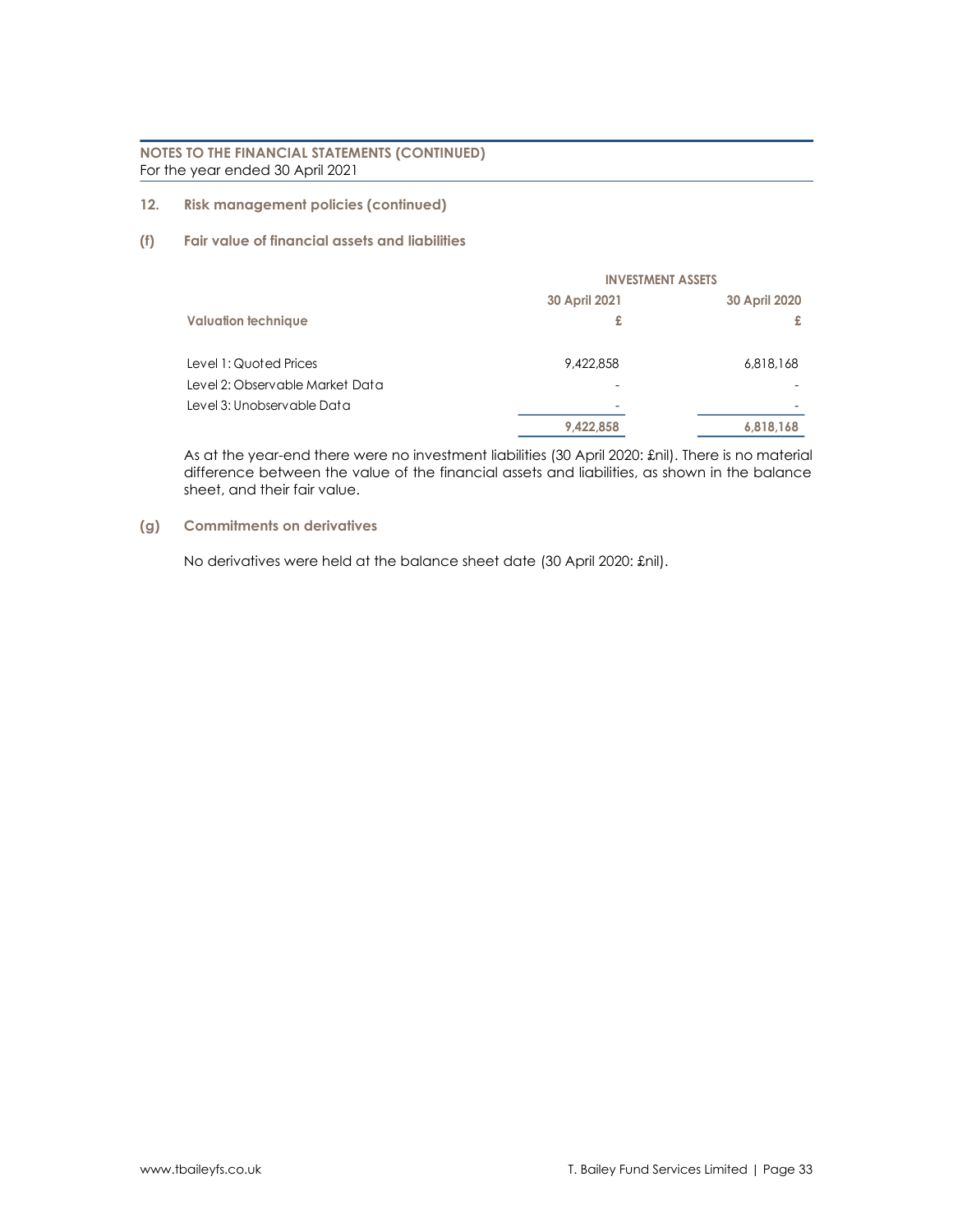# **13. Transaction costs**

#### **(a) Direct transaction costs**

Direct transaction costs include fees and commissions paid to agents, advisers, brokers and dealers, levies by regulatory agencies and securities exchanges, and transfer taxes and duties incurred when purchasing and selling the underlying securities. A breakdown of the purchases and sales, and the related direct transaction costs incurred by the Fund in the year are shown in the table below:

|                                               | 30.04.21  |            | 30.04.20  |            |
|-----------------------------------------------|-----------|------------|-----------|------------|
|                                               | £         |            | £         |            |
| Analysis of total purchase costs              |           |            |           |            |
| <b>PURCHASES</b>                              |           |            |           |            |
| Equities                                      | 2,132,918 |            | 3,831,338 |            |
| REIT's                                        | 11,902    |            | 57,659    |            |
| Net purchases before direct transaction costs | 2,144,820 |            | 3,888,997 |            |
|                                               |           | % of total |           | % of total |
| <b>DIRECT TRANSACTION COSTS</b>               |           | purchases  |           | purchases  |
| Equities                                      | 8,756     | 0.41%      | 16,811    | 0.43%      |
| REIT's                                        | 78        | 0.00%      | 378       | 0.01%      |
| Total direct transaction costs                | 8,834     | 0.41%      | 17,189    | 0.44%      |
| <b>Gross purchases total</b>                  | 2,153,654 |            | 3,906,186 |            |
|                                               |           |            |           |            |
| <b>Analysis of total sale costs</b>           |           |            |           |            |
| <b>SALES</b>                                  |           |            |           |            |
| Equities                                      | 1,214,009 |            | 1,137,893 |            |
| REIT's                                        | 181,286   |            |           |            |
| Gross sales before direct transaction costs   | 1,395,295 |            | 1,137,893 |            |
|                                               |           | % of total |           | % of total |
| <b>DIRECT TRANSACTION COSTS</b>               |           | sales      |           | sales      |
| Equities                                      | (1,832)   | 0.13%      | (1,490)   | 0.13%      |
| REIT's                                        | (273)     | 0.02%      |           | 0.00%      |
| Total direct transaction costs                | (2,105)   | 0.15%      | (1,490)   | 0.13%      |
| Net sales total                               | 1,393,190 |            | 1,136,403 |            |
|                                               |           |            |           |            |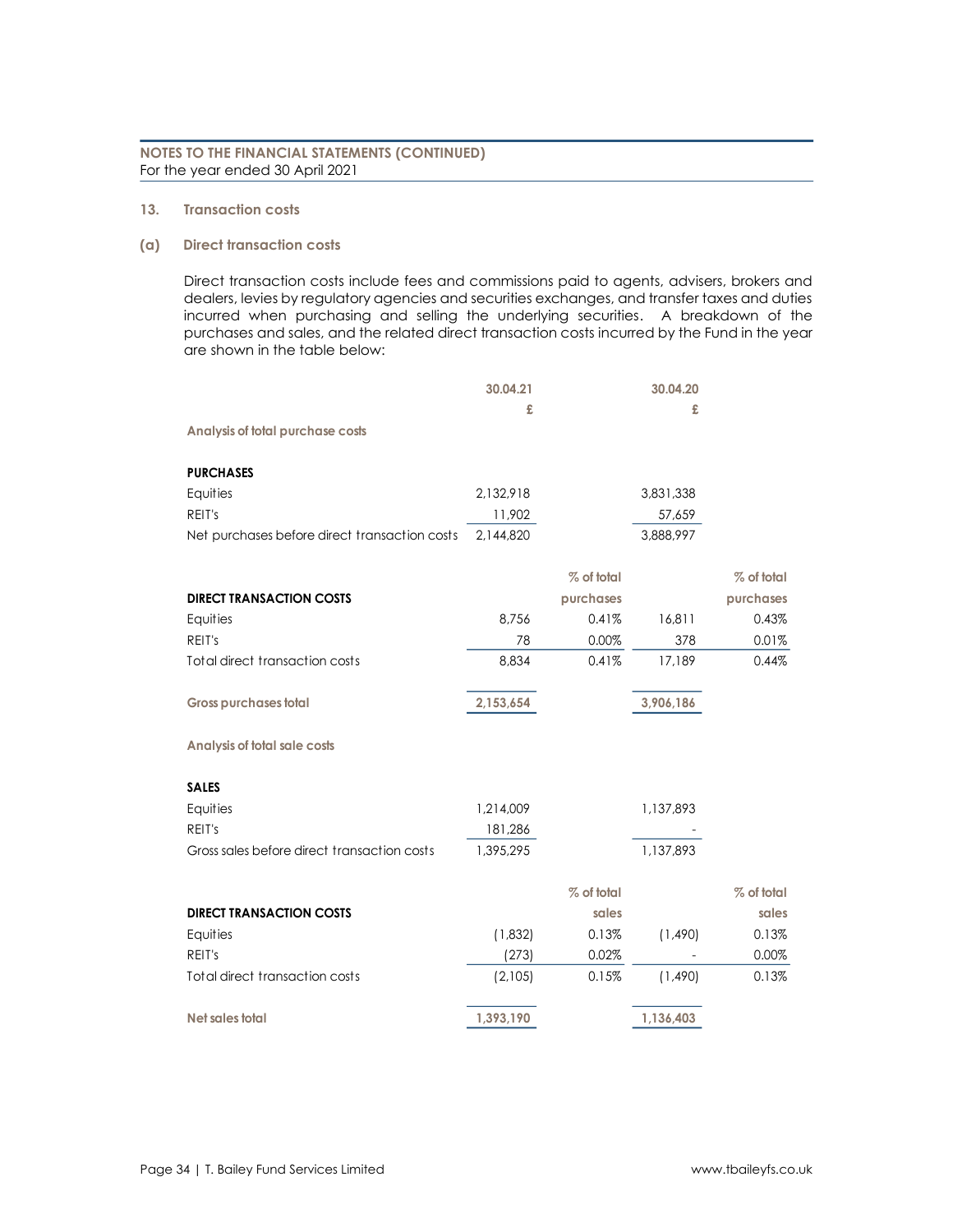# **13. Transaction costs (continued)**

|                                            | 30.04.21 | $%$ of        | 30.04.20 | $%$ of        |
|--------------------------------------------|----------|---------------|----------|---------------|
|                                            |          | £ average NAV |          | £ average NAV |
| Analysis of total direct transaction costs |          |               |          |               |
| Equities                                   | 10,588   | 0.13%         | 18,301   | 0.27%         |
| REIT's                                     | 351      | 0.01%         | 378      | 0.01%         |
| Total direct transaction costs             | 10.939   | 0.14%         | 18.679   | 0.28%         |

# **(b) Average portfolio dealing spread**

The average portfolio dealing spread of the investments at the balance sheet date was 0.20% (30 April 2020: 0.22%). This is calculated as the difference between the offer and bid value of the portfolio as a percentage of the offer value.

# **14. Capital commitments and contingent liabilities**

The Fund had no capital commitments or contingent liabilities at the balance sheet date (30 April 2020: £nil).

**15. Post balance sheet events**

Subsequent to the year-end, the net asset value per share of each share class has changed as follows:

- The B Income shares have increased from 113.61p to 124.99p as at 5 August 2021.
- The B Accumulation shares have increased from 120.81p to 132.91p as at 5 August 2021.

These movements take into account routine transactions but also reflect the market movements of recent months. There are no post balance sheet events which require adjustments at the year-end.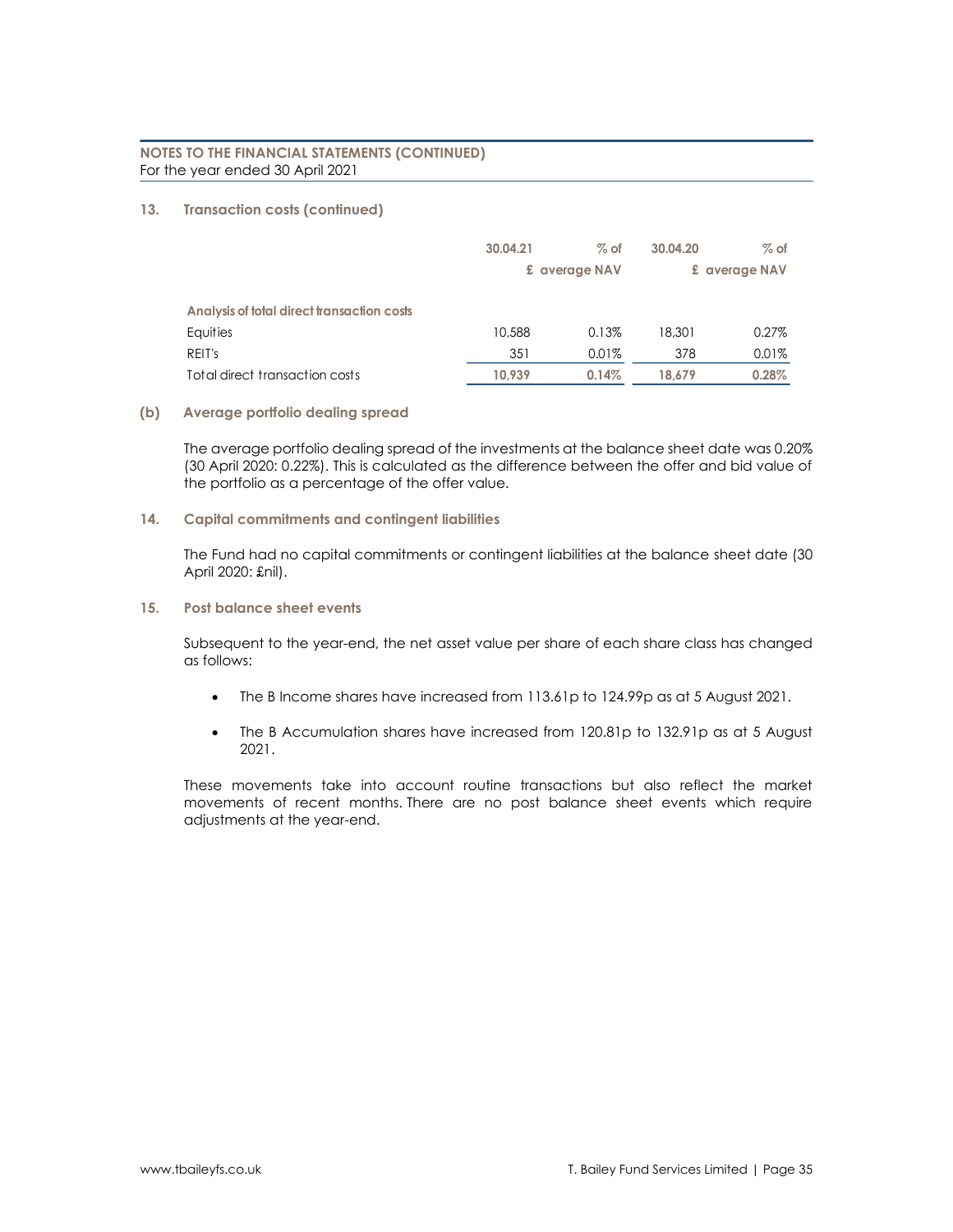# **DISTRIBUTION TABLE**

For the year ended 30 April 2021

**Interim Distribution (31 October 2020)**

Group 1 - Shares purchased on or prior to 30 April 2020

Group 2 - Shares purchased after 30 April 2020

| <b>Shares</b>         | Revenue<br>(pence) | Equalisation <sup>1</sup><br>(pence) | Paid 31.12.20<br>(pence) | Paid 31.12.19<br>(pence) |
|-----------------------|--------------------|--------------------------------------|--------------------------|--------------------------|
| <b>B</b> Income       |                    |                                      |                          |                          |
| Group 1               | 0.9280             | $\overline{\phantom{a}}$             | 0.9280                   | 1.1884                   |
| Group 2               | 0.0624             | 0.8656                               | 0.9280                   | 1.1884                   |
| <b>B</b> Accumulation |                    |                                      |                          |                          |
| Group 1               | 0.9695             | $\overline{\phantom{a}}$             | 0.9695                   | 1.2126                   |
| Group 2               | 0.6705             | 0.2990                               | 0.9695                   | 1.2126                   |

**Final Distribution (30 April 2021)**

Group 1 - Shares purchased on or prior to 31 October 2020

Group 2 - Shares purchased after 31 October 2020

| <b>Shares</b>         | Revenue<br>(pence) | Equalisation <sup>1</sup><br>(pence) | Paid 30.06.21<br>(pence) | Paid 30.06.20<br>(pence) |
|-----------------------|--------------------|--------------------------------------|--------------------------|--------------------------|
| <b>B</b> Income       |                    |                                      |                          |                          |
| Group 1               | 0.9234             | $\overline{\phantom{m}}$             | 0.9234                   | 1.1362                   |
| Group 2               | 0.3330             | 0.5904                               | 0.9234                   | 1.1362                   |
| <b>B</b> Accumulation |                    |                                      |                          |                          |
| Group 1               | 0.9746             | $\overline{\phantom{m}}$             | 0.9746                   | 1.1723                   |
| Group 2               | 0.4429             | 0.5317                               | 0.9746                   | 1.1723                   |

<sup>1</sup> Equalisation applies only to shares purchased during the distribution period (Group 2 shares). It is *the average amount of revenue included in the purchase price of all Group 2 shares and is refunded to holders of these shares as a return of capital. Being capital, it is not liable to income tax but must be deducted from the cost of shares for capital gains tax purposes.*